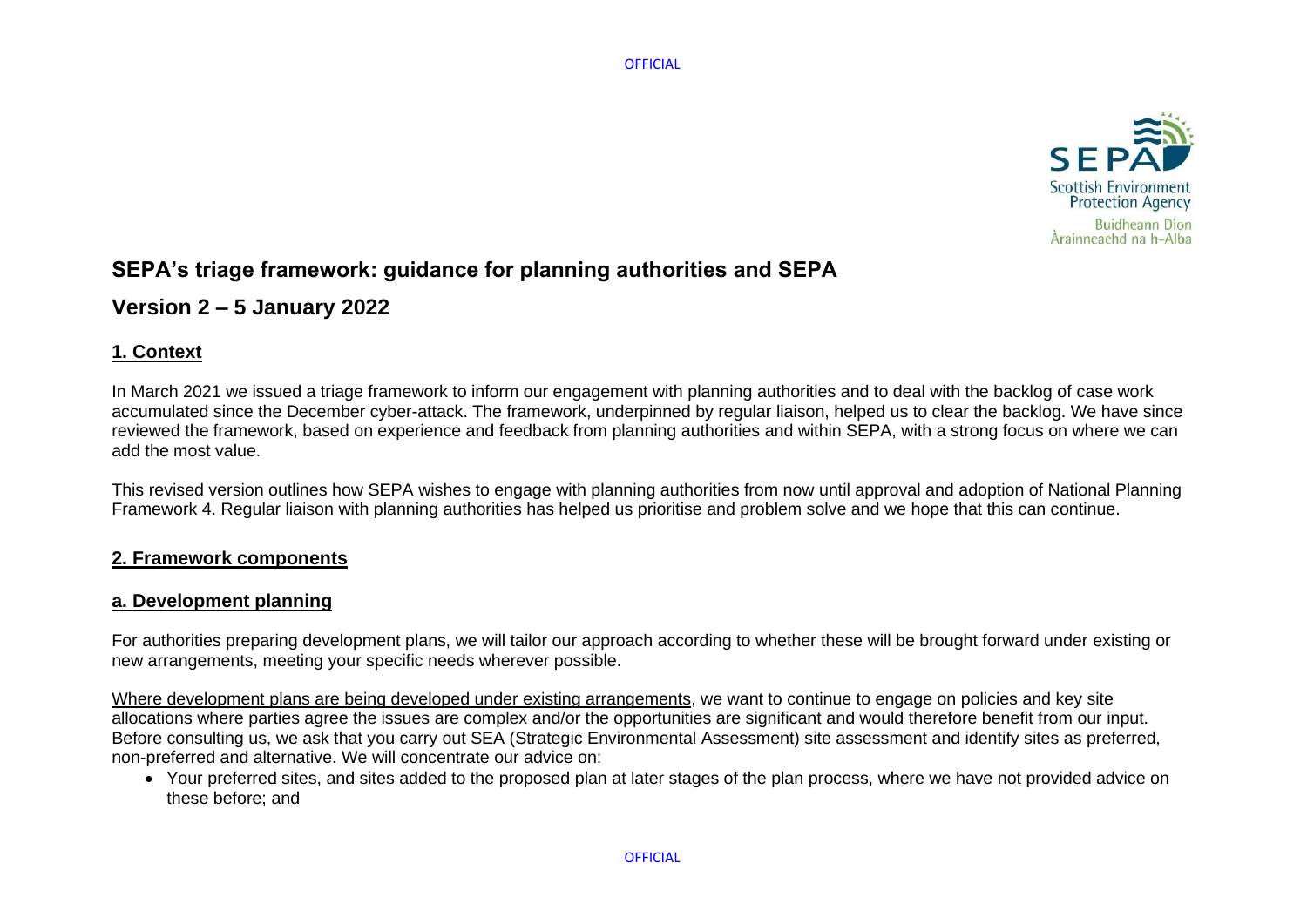• Preferred sites where we have previously commented but where there has been a change in circumstances that may change our position. In such cases, we ask that the consultation clearly indicates the nature of the change in circumstances.

For other sites we will provide a list of minimum requirements and advice for planning authorities along the lines of the categories of our current allocation responses and development plan guidance. Further guidance on our current approach to local development plans is available from [Guidance and advice notes | Scottish Environment Protection Agency \(SEPA\).](https://www.sepa.org.uk/environment/land/planning/guidance-and-advice-notes/)

Where development plans are being developed under new arrangements, we propose to spend more time on early, collaborative and strategic engagement focusing on key areas of change, and therefore less time on the detail of local policy wording and site-by-site feedback. We are already working with planning authorities to explore and apply this new approach through the [Key Agency Green Recovery group.](https://www.gov.scot/publications/key-agencies-planning-group-supporting-a-green-recovery-offer-august-2020/) We will take this forward by:

- Providing fit-for-purpose evidence. Ongoing initiatives with the Key Agencies and a few spearheading authorities, as well as the Scottish Government's Digital Planning team aims to improve access to the evidence needs of development plans;
- Collaborating early to help use this information to inform the spatial strategy and shape key areas of change through a place lens and to help resolve any issues and to identify the big opportunities; and
- Working with stakeholders to support on-ground delivery.

## **b. Development management**

The types of applications where we think we can best add value and want to be consulted on are listed below in Table 1. For planning applications that fall below the consultation thresholds in Table 1, please refer to the standing advice set out in Table 2. Table 1 and 2 fulfil the requirements of Regulation 25 of the Town and Country Planning (Development Management Procedure) (Scotland) Regulations 2013.

When you consult us, please clearly indicate all the categories in Table 1 that apply to the application. This will help us respond promptly. If we receive a consultation without a reason for consultation clearly identified, then we will not be able to respond until this has been clarified. We will routinely provide flood risk advice for applications which relate to Category A of Table 1. For all other categories, we will only provide flood risk advice where SEPA is specifically requested to do so.

Where a development does not clearly fall within a specific category or there are site-specific issues which our standing advice does not address then we are happy to triage these at a liaison meeting to determine if we can add value.

Where a development is within an allocated site in a local development plan, please only consult us when all the information outlined in the relevant developer requirement has been provided. Similarly, when we have objected or requested further information, please only reconsult us when all the information is available.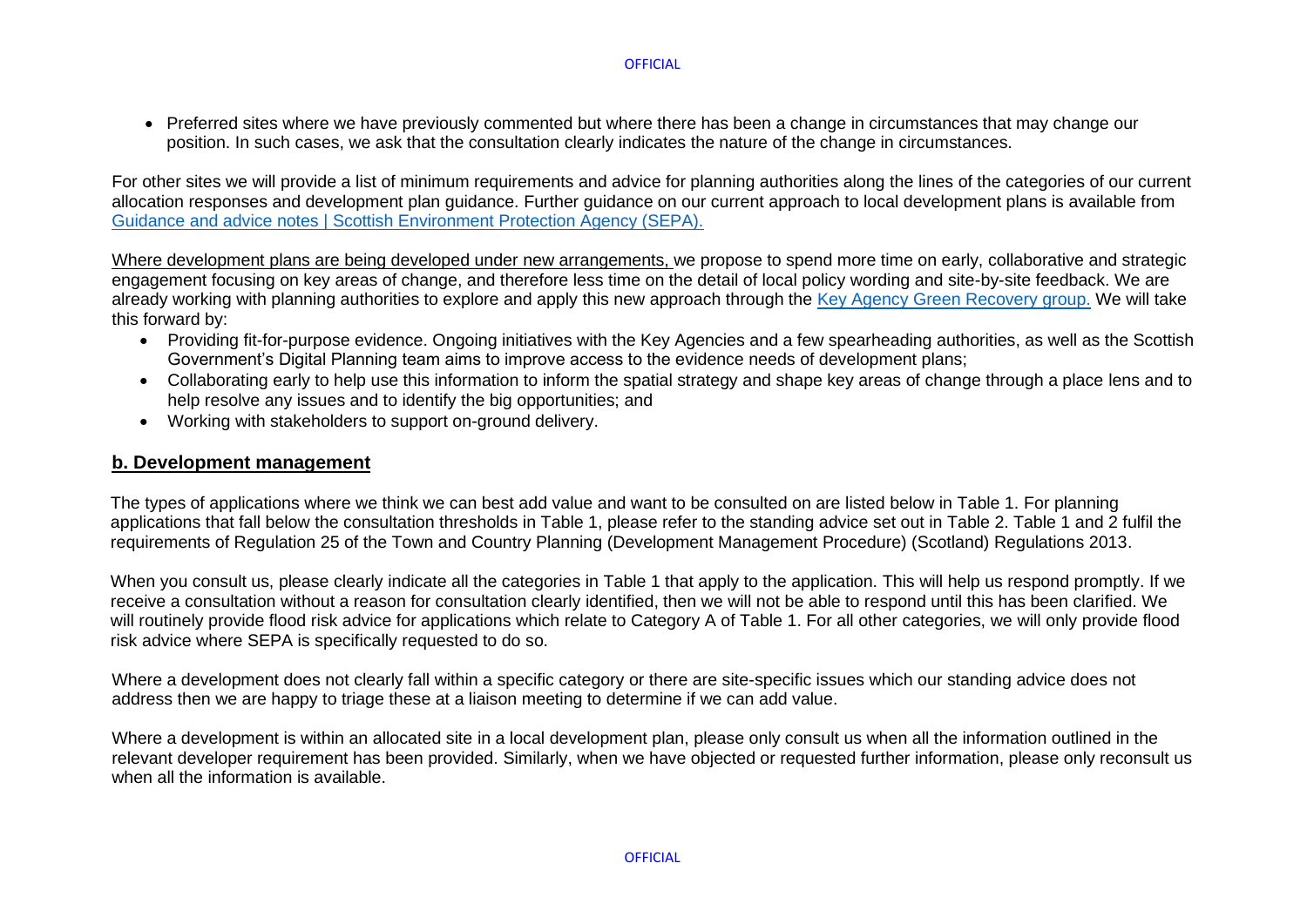We encourage pre-application discussion and early engagement on all the types of development outlined in the table. Early and more collaborative engagement at the pre-application stage can help identify and resolve issues of concern before an application is formally submitted.

### **Table 1: Consultation framework for development management**

Please note that Table 1 should be read as a whole; even if the proposal is exempt from one category, it may require consultation with SEPA under another category.

| <b>Reason for consultation</b>                                                                                                                                                                                                                                                                                                                                                                                                                                                                                                                                                                                                                       | When to engage with SEPA                                                                                                                                                                                                                                                                                                                                                                                                                                                                                                                                                                                                                                                                                                                                                                                     |
|------------------------------------------------------------------------------------------------------------------------------------------------------------------------------------------------------------------------------------------------------------------------------------------------------------------------------------------------------------------------------------------------------------------------------------------------------------------------------------------------------------------------------------------------------------------------------------------------------------------------------------------------------|--------------------------------------------------------------------------------------------------------------------------------------------------------------------------------------------------------------------------------------------------------------------------------------------------------------------------------------------------------------------------------------------------------------------------------------------------------------------------------------------------------------------------------------------------------------------------------------------------------------------------------------------------------------------------------------------------------------------------------------------------------------------------------------------------------------|
| <b>Development characteristic</b>                                                                                                                                                                                                                                                                                                                                                                                                                                                                                                                                                                                                                    |                                                                                                                                                                                                                                                                                                                                                                                                                                                                                                                                                                                                                                                                                                                                                                                                              |
| A. Developments at potential flood risk based on<br>SEPA's flood maps and any other local<br>information available to make this judgement<br>The maps will help you identify whether a site is located within<br>or near an area at flood risk. Please only consult SEPA on<br>flood risk when a site appears to be at potential flood risk from<br>either reference to these maps, or where other local<br>information suggests flooding may be an issue. In both cases,<br>please only consult us when the applicant has provided at<br>least the information outlined in the "What should I do with this<br>information" section of this webpage. | All types of developments covered in this table that are potentially at risk of<br>flooding except the following which are covered by our flood risk standing advice:<br>Only source of flood risk is surface water<br>$\bullet$<br>Change of use within a vulnerability category or to a lower category of<br>vulnerability where there is no change in footprint<br>Extensions of all sizes that do not form an entirely new dwelling<br>$\bullet$<br>New, altered or extended garages, sheds, conservatories and greenhouses<br>$\bullet$<br>Essential infrastructure or water compatible uses<br>$\bullet$<br>Cemeteries<br>$\bullet$<br>Small scale street furniture<br>$\bullet$<br>Walls, fences and other enclosures<br>$\bullet$<br>Like-for-like replacement of watercourse crossings<br>$\bullet$ |
| For developments where the only potential source of flood risk<br>is from a small watercourse (which may not be shown in<br>SEPA's flood maps) we request that in the first instance local<br>authority flood risk management staff assess the proposal<br>against any information they hold to determine whether it may<br>be at flood risk, and if so, only consult SEPA if they<br>subsequently recommend that our advice is required.<br>If a flood risk assessment (FRA) has been produced, please<br>ensure that the developer has completed our checklist prior to<br>consulting us.                                                          | Hydro schemes<br>$\bullet$<br>Footpaths, access tracks, private roads, car parts and other landscaping<br>$\bullet$<br>proposals<br>Open sided agricultural buildings and structures<br>$\bullet$<br>Septic tanks and soakaways<br>$\bullet$<br>Temporary construction accommodation<br>Reverse vending machines                                                                                                                                                                                                                                                                                                                                                                                                                                                                                             |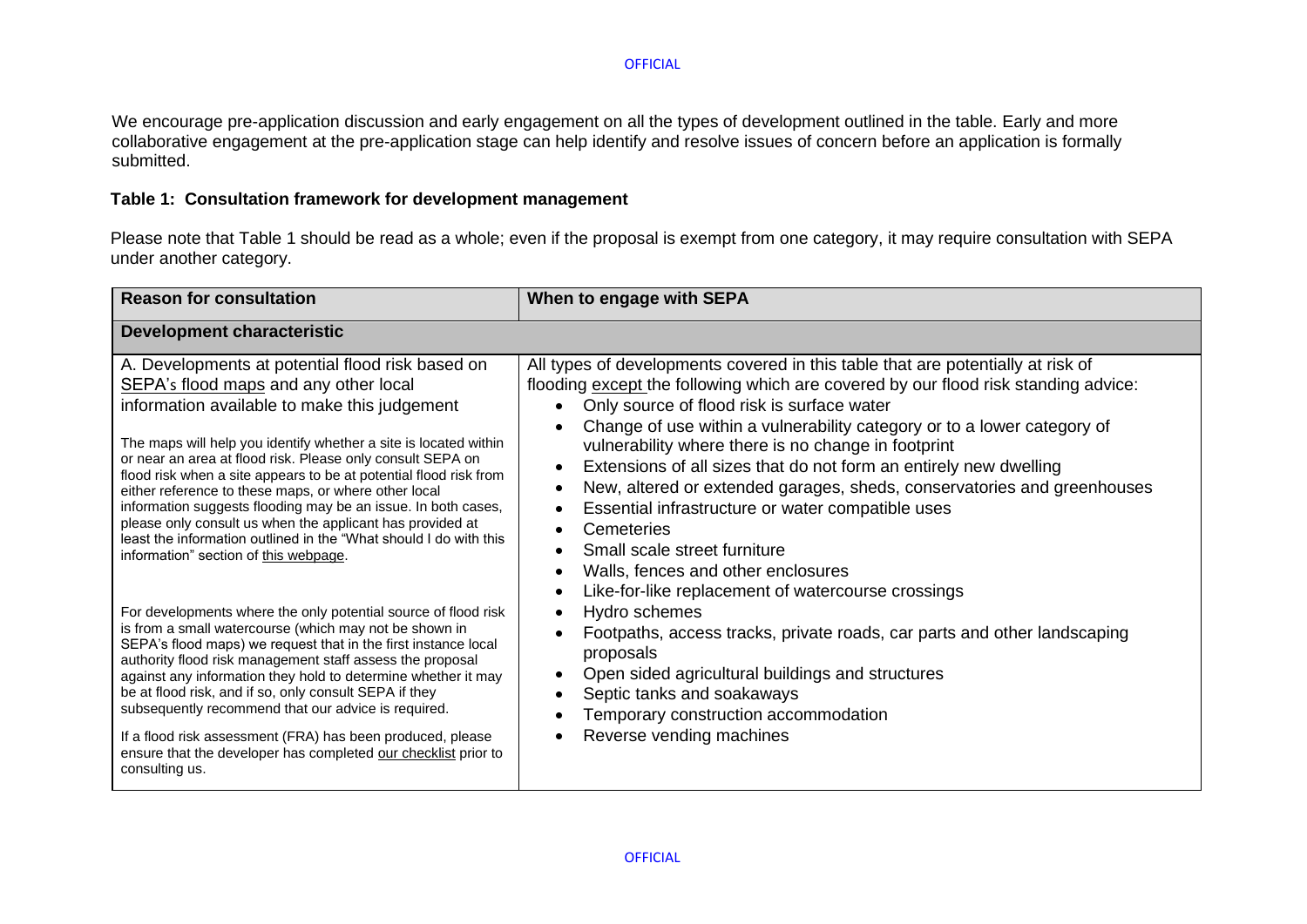|                                                                                                                                                                                                                                                                                                                                                                                                                                                                                                                     | Any type of development that involves landraising in the functional floodplain is not<br>covered by standing advice, and we should therefore still be consulted on such<br>proposals.                                               |
|---------------------------------------------------------------------------------------------------------------------------------------------------------------------------------------------------------------------------------------------------------------------------------------------------------------------------------------------------------------------------------------------------------------------------------------------------------------------------------------------------------------------|-------------------------------------------------------------------------------------------------------------------------------------------------------------------------------------------------------------------------------------|
| B. Waste water drainage in known areas of<br>constraint                                                                                                                                                                                                                                                                                                                                                                                                                                                             | Only developments with private drainage in an area identified in a policy in a local<br>development plan as phosphorous sensitive (i.e. Policy 45 and 46 of the Perth and<br>Kinross LPD and Policy 5 of the Inner Moray Firth LPD) |
| C. Development on sites which store or handle<br>chemicals or substances of a hazardous nature<br>which fall within the scope of COMAH (Control of<br>Major Accidents Hazards) Regulations described in<br>Schedule 1 of the Regulations. Common examples<br>include proposals for (or changes to) whisky sites<br>with three or more maturation warehouses, large<br>scale chemical or agrochemical storage, toxic gas<br>storage, LPG / LNG storage > 50T, hydrogen<br>storage >5T, and sites handling explosives | All                                                                                                                                                                                                                                 |
| D. Development on designated radioactive<br>contaminated land and designated contaminated<br>land Special Sites at (1) Whitelees Road, Lanark<br>(2) The Former Oil Refinery, Old Kilpatrick and (3)<br>Pelikan Hardcopy Scotland Ltd, Turriff                                                                                                                                                                                                                                                                      | All                                                                                                                                                                                                                                 |
| Type of development and application                                                                                                                                                                                                                                                                                                                                                                                                                                                                                 |                                                                                                                                                                                                                                     |
| 1. National Developments (ND) - as designated in<br>the adopted National Planning Framework                                                                                                                                                                                                                                                                                                                                                                                                                         | All                                                                                                                                                                                                                                 |
| 2. Developments supported by EIA                                                                                                                                                                                                                                                                                                                                                                                                                                                                                    | All except wind farm developments of three or fewer turbines                                                                                                                                                                        |
| 3. Major developments                                                                                                                                                                                                                                                                                                                                                                                                                                                                                               | All except:                                                                                                                                                                                                                         |
| (We will adopt a proportionate approach here.<br>Where we think we can add most value, we will<br>provide site specific advice. In all other cases we<br>will refer you to standing advice.)                                                                                                                                                                                                                                                                                                                        | Housing development (Class 9) which comprises of less than 100 dwellings, or<br>the area of the site is less than 4 ha                                                                                                              |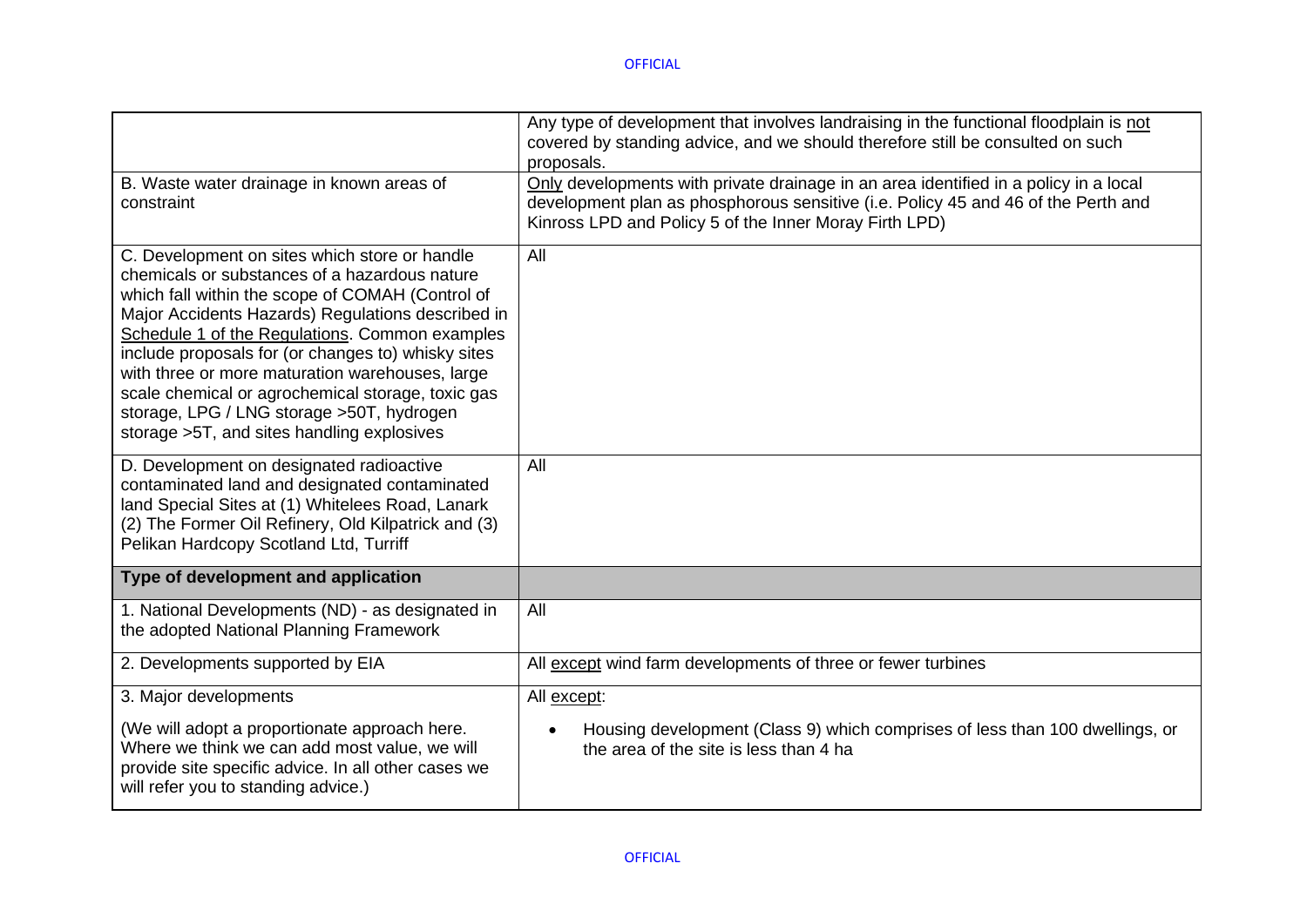|                                                                                                                         | Business (Class 4) and storage and distribution (Class 6) development where<br>the gross floor space is less than 20,000 square meters or the area of the site is<br>less than 4 ha (note we wish to be consulted on all general industry majors)<br>Mixed-use development which only includes the above uses, where the site is<br>less than 4ha<br>Development which falls within the "Other Development" classification where the<br>gross floor space is less than 10,000 square metres or the area of the site is less<br>than 4 ha<br>Windfarm developments of three or fewer turbines<br>Applications where it has been agreed during pre-application engagement or at<br>a liaison meeting that consultation is not required<br>Applications on sites that are allocated in the local development plan and where<br>developer requirements related to SEPA's interests have been addressed |
|-------------------------------------------------------------------------------------------------------------------------|----------------------------------------------------------------------------------------------------------------------------------------------------------------------------------------------------------------------------------------------------------------------------------------------------------------------------------------------------------------------------------------------------------------------------------------------------------------------------------------------------------------------------------------------------------------------------------------------------------------------------------------------------------------------------------------------------------------------------------------------------------------------------------------------------------------------------------------------------------------------------------------------------|
| 4. Energy generation                                                                                                    | All ND, EIA and Major (other than those listed in column 2 of Category 3 above) and all:<br>Short Term Operating Reserves (STOR) and Peaking Plants<br>Non-agricultural anaerobic digestion plants<br>Hydro schemes<br>$\bullet$                                                                                                                                                                                                                                                                                                                                                                                                                                                                                                                                                                                                                                                                   |
| 5. Waste management facilities                                                                                          | All ND, EIA and Major and all:<br>Landfills - new sites, extensions to existing landfills, extensions to operational<br>lifetime and applications for reprofiling and changes in restoration<br>Commercial composting operations<br>$\bullet$<br>Bottom ash processing<br>End of Life Vehicle (ELV) processing<br>Energy from waste<br>Healthcare waste                                                                                                                                                                                                                                                                                                                                                                                                                                                                                                                                            |
| 6. Flood protection works under S.56 of the Flood<br>Risk Management (Scotland) Act 2009                                | All                                                                                                                                                                                                                                                                                                                                                                                                                                                                                                                                                                                                                                                                                                                                                                                                                                                                                                |
| 7. Hazardous substance consent under Town and<br>Country Planning (Hazardous Substances)<br>(Scotland) Regulations 2015 | All                                                                                                                                                                                                                                                                                                                                                                                                                                                                                                                                                                                                                                                                                                                                                                                                                                                                                                |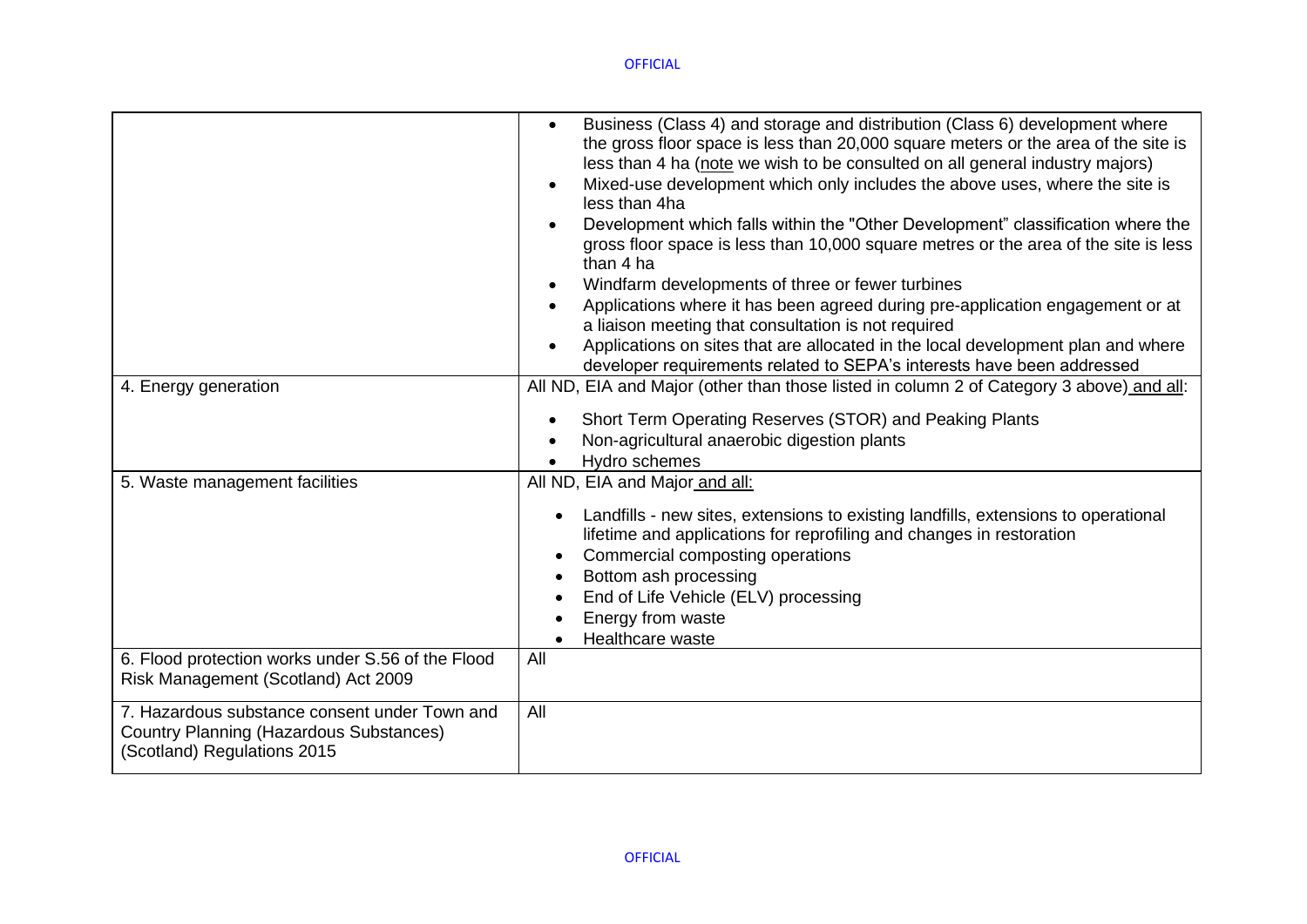| 8. Aquaculture                | All except shell fish and new or repositioning of feed barges                                                                                                                                                                     |
|-------------------------------|-----------------------------------------------------------------------------------------------------------------------------------------------------------------------------------------------------------------------------------|
| 9. Commercial peat extraction | All                                                                                                                                                                                                                               |
| 10. Cemetery developments     | Only those sites that require a Stage 3 Detailed Quantitative Risk Assessment as<br>described in our advice on assessing the impacts of cemetery developments on<br>groundwater and only after that assessment has been completed |

For developments which fall below the thresholds outlined in Table 1 then please see Table 2 for the relevant standing advice. In addition [other](https://www.sepa.org.uk/environment/land/planning/guidance-and-advice-notes/) [guidance](https://www.sepa.org.uk/environment/land/planning/guidance-and-advice-notes/) is available on our website.

### **Table 2: Standing advice for planning authorities**

For planning applications that fall below the consultation thresholds in Table 1, please refer to the standing advice set out in Table 2 below. Whilst SEPA has no site-specific comments in relation to such applications, the following advice is provided to give our position and help you, as Planning Authority, meet legislative and policy requirements in your decision-making.

For the avoidance of doubt, we do not require consultation on cases captured by Table 2, even if the application in its current form does not conform with the below advice. The advice below does not constitute a formal objection or non-objection from us, as we have not assessed the application. Where there is coverage of a particular issue within local development plan policies we would expect the application to be determined in line with these policies, however planning authorities should use our standing advice as a material consideration to inform their decision-making. The advice of any of your in-house specialists will also help to inform your determination of this application.

**Standing advice (for planning applications which fall below the consultation thresholds in Table 1)**

### **Regulation by SEPA**

- SEPA regulates several matters covered by this standing advice including (but not limited to); proposals which impact on the water environment; proposals such as industrial processes or intensive agriculture; proposals which involve the treatment, storage of disposal of waste and agricultural developments involving structures used for the production and storage of slurry and silage.
- We will address all matters relating to regulation when the appropriate regulatory application is made.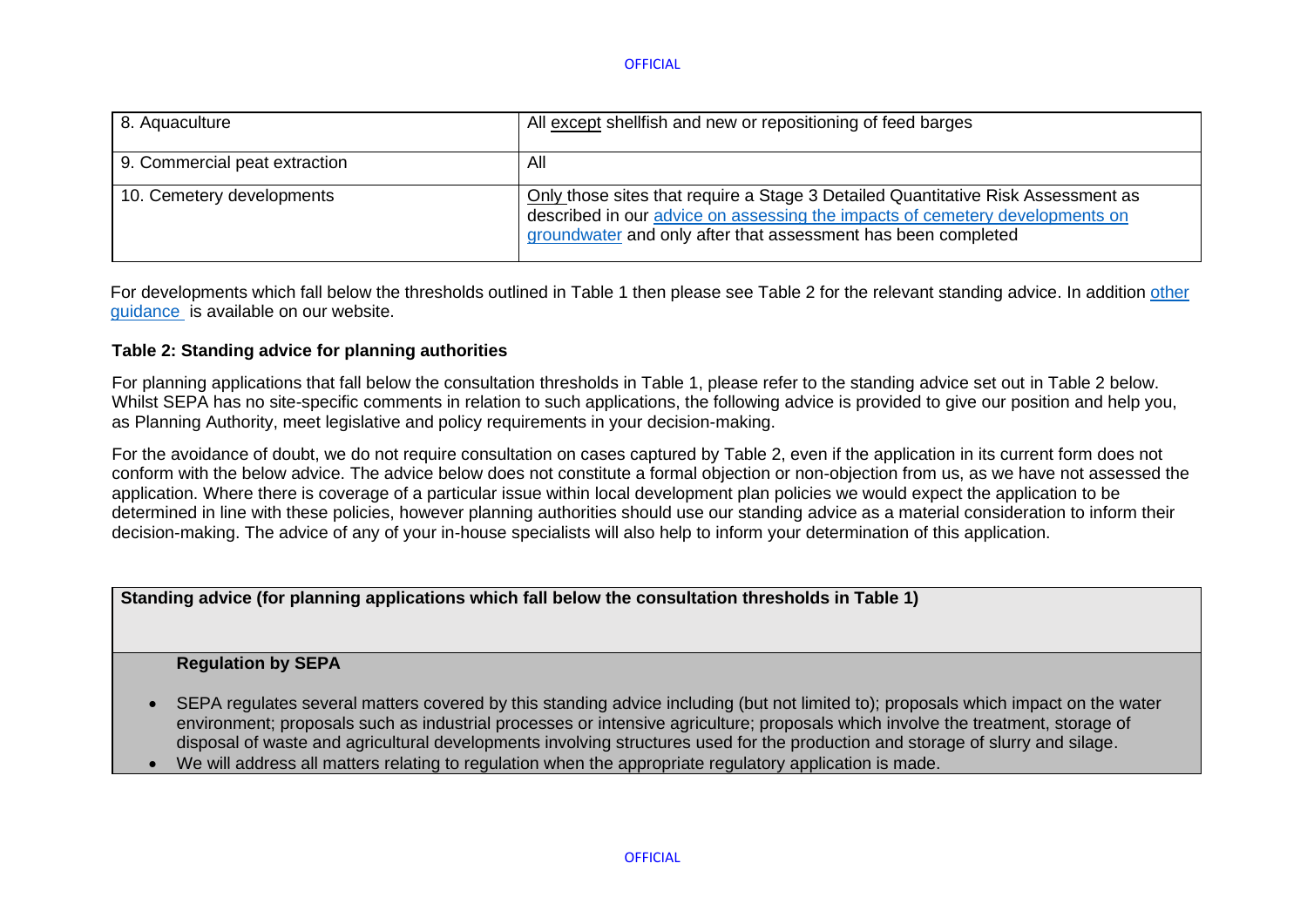• It is an applicant's responsibility to ensure their proposals will meet all relevant regulatory requirements and they are working within regulatory guidelines. We prefer all the technical information required for any SEPA consents to be submitted at the same time as the planning or similar application. We consider it to be at the applicant's commercial risk if planning permission is granted for a development/process which cannot gain authorisation from us, or if any significant changes required during the requlatory stage necessitate a further planning application or similar application and/or neighbour notification or advertising.

### **Additional information**

- Details of regulatory requirements and good practice advice for the applicant can be found on the [Regulations](https://www.sepa.org.uk/regulations/) section of our website.
- Proposals which impact on the water environment may be regulated under The Water Environment (Controlled Activities) (Scotland) Regulations 2011. Refer applicants to [The CAR Practical guide](https://www.sepa.org.uk/media/34761/car_a_practical_guide.pdf)<sup>1</sup> and our water permitting team at waterpermitting@sepa.org.uk
- Proposals such as industrial processes which have air emissions, or intensive agriculture may require a permit under the Pollution Prevention and Control (Scotland) Regulations 2012 (PPC 2012). Refer applicants to the [Pollution Prevention](https://www.sepa.org.uk/regulations/pollution-prevention-and-control/) section of our website and our waste and industry team at [wasteandindustry@sepa.org.uk](mailto:wasteandindustry@sepa.org.uk)
- Proposals which involve the treatment, storage or disposal of waste may require a waste management licence under The Waste Management Licensing (Scotland) Regulations 2011. Refer applicants to the [waste](https://www.sepa.org.uk/regulations/waste/) section of our website and our waste permitting team at [wastepermitting@sepa.org.uk](mailto:wastepermitting@sepa.org.uk)
- For applications regarding the construction of reservoirs for the storage of water direct applicants to Reservoirs | Scottish Environment [Protection Agency \(SEPA\)](https://www.sepa.org.uk/regulations/water/reservoirs/) and contact at [reservoirs@sepa.org.uk.](mailto:reservoirs@sepa.org.uk)
- [New development and reservoir risk designation \(sepa.org.uk\)](https://www.sepa.org.uk/media/450294/new_development_and_reservoir_risk_designation.pdf)
- [Reservoir position statement \(sepa.org.uk\)](https://www.sepa.org.uk/media/219585/reservoir-position-statement.pdf)

| <b>Issue</b> | <b>Standing advice</b><br>For all matters covered by the below advice, SEPA has not assessed the application and has no site-specific<br>comments to make.                                                                                                                                                                                                                                                                                                                                                                                                                |
|--------------|---------------------------------------------------------------------------------------------------------------------------------------------------------------------------------------------------------------------------------------------------------------------------------------------------------------------------------------------------------------------------------------------------------------------------------------------------------------------------------------------------------------------------------------------------------------------------|
| Flood risk   | Development types covered in our flood risk standing advice can be found here: SEPA Flood Risk Standing<br><b>Advice for Planning Authorities and Developers</b><br>Consult the local authority's roads department/flood risk management team for their flood risk advice if required.<br>Their advice should be taken into consideration when determining the application.<br>Any development that involves landraising in the functional floodplain is not covered by SEPA Flood Risk<br>Standing Advice, and we should therefore still be consulted on such proposals. |

 $1$  The CAR Practical Guide will be updated in early 2022 and the links within this document updated as soon as possible thereafter.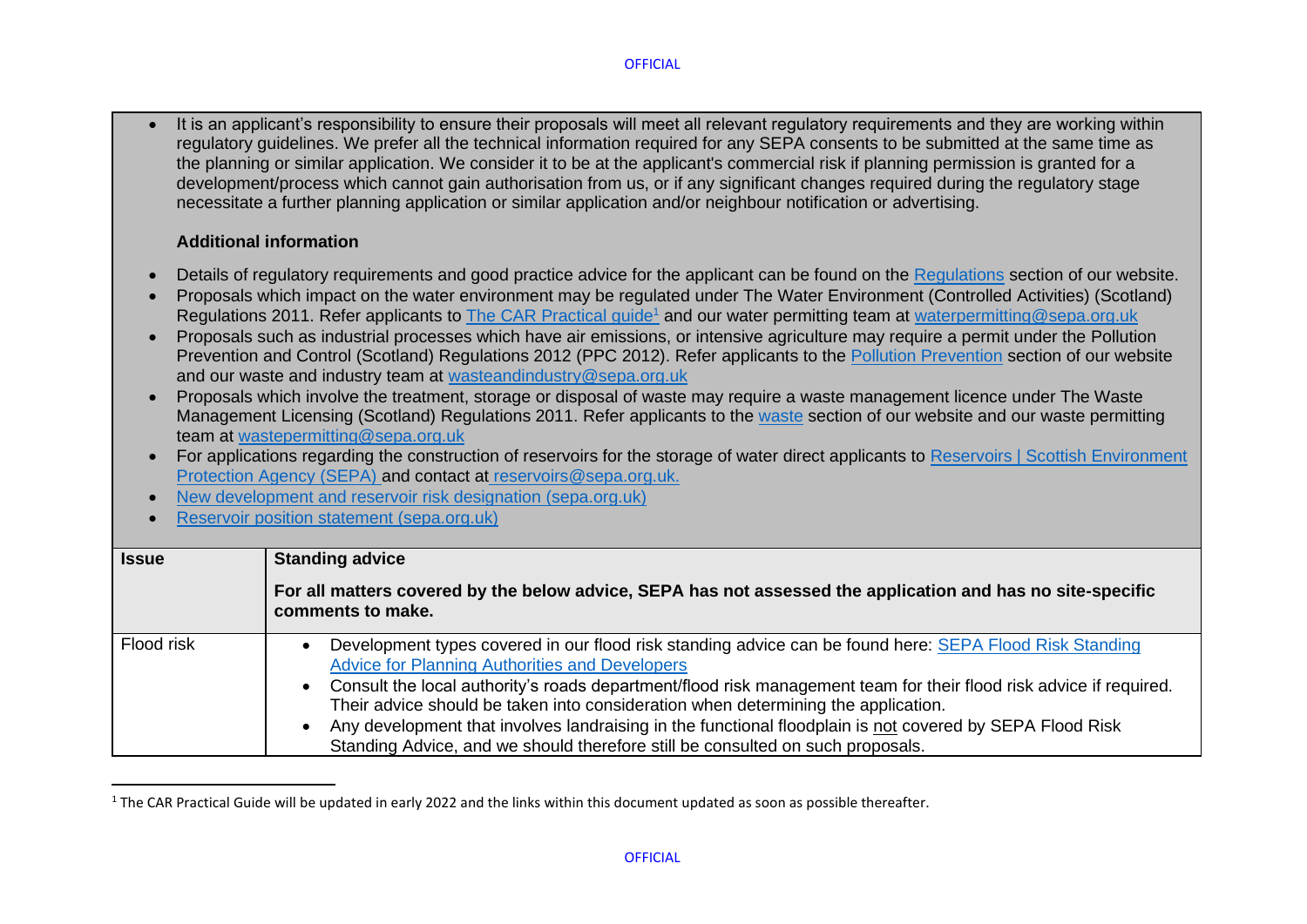| Waste water<br>drainage<br>(including the<br>carrying out of<br>building/other<br>operations/use of<br>land for the<br>retention,<br>treatment or<br>disposal of<br>sewage, trade<br>waste or effluent) | Sites of all scales, and particularly trade sites, should be required to connect to the public sewer, unless evidence<br>is provided, to the satisfaction of the Planning Authority, that this would not be viable. At the discretion of the<br>Planning Authority, the applicant may also be required to actively engage with Scottish Water to seek growth<br>provision/adoption of the scheme.<br>Authorisation under The Water Environment (Controlled Activities) (Scotland) Regulations 2011 (as amended)<br>(CAR) will be required for private foul drainage systems. SEPA cannot guarantee whether consent for private foul<br>drainage systems will be granted until the submission and determination of the relevant authorisation and<br>therefore it is important that the applicant considers this issue early in the planning of the site. This is especially<br>the case where developments with a population equivalent (PE) of greater than 100 are proposed (and trade<br>effluent discharges of greater than 100m3/day or 100 PE) as these will require a complex licence and to clearly<br>demonstrate that connection to public sewer is not achievable.<br>Where small scale (i.e. less than 50 PE) private waste water drainage systems are proposed, we generally prefer<br>$\bullet$<br>discharges to be made to soakaways where ground conditions are suitable rather than discharges to water.<br>Please refer to the regulatory section above.<br>For Scottish Water waste water treatment works - Scottish Water should have liaised with us as part of the<br>application making process and therefore we have no site specific planning comments to make. Regulatory<br>matters will be addressed when the appropriate regulatory application is made.<br>Campervan and motorhome waste disposal: applicants should follow A Guide for Independent Developments<br>$\bullet$<br>particularly for 'black water' (containing chemicals).<br>Discharges from swimming/exercise pools/hot tubs to soakaway or surface waters will require CAR<br>authorisation. If not acceptable to discharge, pool water could be removed by tanker for disposal to a suitably<br>licensed facility. |
|---------------------------------------------------------------------------------------------------------------------------------------------------------------------------------------------------------|-------------------------------------------------------------------------------------------------------------------------------------------------------------------------------------------------------------------------------------------------------------------------------------------------------------------------------------------------------------------------------------------------------------------------------------------------------------------------------------------------------------------------------------------------------------------------------------------------------------------------------------------------------------------------------------------------------------------------------------------------------------------------------------------------------------------------------------------------------------------------------------------------------------------------------------------------------------------------------------------------------------------------------------------------------------------------------------------------------------------------------------------------------------------------------------------------------------------------------------------------------------------------------------------------------------------------------------------------------------------------------------------------------------------------------------------------------------------------------------------------------------------------------------------------------------------------------------------------------------------------------------------------------------------------------------------------------------------------------------------------------------------------------------------------------------------------------------------------------------------------------------------------------------------------------------------------------------------------------------------------------------------------------------------------------------------------------------------------------------------------------------------------------------------------------------------------------------------|
|                                                                                                                                                                                                         | <b>Additional information</b>                                                                                                                                                                                                                                                                                                                                                                                                                                                                                                                                                                                                                                                                                                                                                                                                                                                                                                                                                                                                                                                                                                                                                                                                                                                                                                                                                                                                                                                                                                                                                                                                                                                                                                                                                                                                                                                                                                                                                                                                                                                                                                                                                                                     |
|                                                                                                                                                                                                         | SEPA Policy and Supporting Guidance on Provision of Waste Water Drainage in Settlements                                                                                                                                                                                                                                                                                                                                                                                                                                                                                                                                                                                                                                                                                                                                                                                                                                                                                                                                                                                                                                                                                                                                                                                                                                                                                                                                                                                                                                                                                                                                                                                                                                                                                                                                                                                                                                                                                                                                                                                                                                                                                                                           |
|                                                                                                                                                                                                         | GPP 4: Treatment and disposal of wastewater where there is no connection to the public foul sewer<br>$\bullet$<br>Campervan & motorhome waste disposal - a quide for independent developments<br>$\bullet$                                                                                                                                                                                                                                                                                                                                                                                                                                                                                                                                                                                                                                                                                                                                                                                                                                                                                                                                                                                                                                                                                                                                                                                                                                                                                                                                                                                                                                                                                                                                                                                                                                                                                                                                                                                                                                                                                                                                                                                                        |
|                                                                                                                                                                                                         | Scottish Water operates an online GIS tool showing the extent of the public sewer infrastructure. Further<br>$\bullet$                                                                                                                                                                                                                                                                                                                                                                                                                                                                                                                                                                                                                                                                                                                                                                                                                                                                                                                                                                                                                                                                                                                                                                                                                                                                                                                                                                                                                                                                                                                                                                                                                                                                                                                                                                                                                                                                                                                                                                                                                                                                                            |
|                                                                                                                                                                                                         | guidance on accessing and using this tool should be sought from Scottish Water.                                                                                                                                                                                                                                                                                                                                                                                                                                                                                                                                                                                                                                                                                                                                                                                                                                                                                                                                                                                                                                                                                                                                                                                                                                                                                                                                                                                                                                                                                                                                                                                                                                                                                                                                                                                                                                                                                                                                                                                                                                                                                                                                   |
|                                                                                                                                                                                                         | WAT-RM-03: Sewage Discharges to Surface Waters<br>$\bullet$                                                                                                                                                                                                                                                                                                                                                                                                                                                                                                                                                                                                                                                                                                                                                                                                                                                                                                                                                                                                                                                                                                                                                                                                                                                                                                                                                                                                                                                                                                                                                                                                                                                                                                                                                                                                                                                                                                                                                                                                                                                                                                                                                       |
|                                                                                                                                                                                                         | WAT-RM-04: Regulation of Indirect Sewage Discharges to Groundwater<br>$\bullet$                                                                                                                                                                                                                                                                                                                                                                                                                                                                                                                                                                                                                                                                                                                                                                                                                                                                                                                                                                                                                                                                                                                                                                                                                                                                                                                                                                                                                                                                                                                                                                                                                                                                                                                                                                                                                                                                                                                                                                                                                                                                                                                                   |
|                                                                                                                                                                                                         | WAT-RM-06: Regulation of Trade Effluent Discharges to Groundwater                                                                                                                                                                                                                                                                                                                                                                                                                                                                                                                                                                                                                                                                                                                                                                                                                                                                                                                                                                                                                                                                                                                                                                                                                                                                                                                                                                                                                                                                                                                                                                                                                                                                                                                                                                                                                                                                                                                                                                                                                                                                                                                                                 |
|                                                                                                                                                                                                         | <b>WAT-SG-41: Discharge of Chlorinated Effluents</b>                                                                                                                                                                                                                                                                                                                                                                                                                                                                                                                                                                                                                                                                                                                                                                                                                                                                                                                                                                                                                                                                                                                                                                                                                                                                                                                                                                                                                                                                                                                                                                                                                                                                                                                                                                                                                                                                                                                                                                                                                                                                                                                                                              |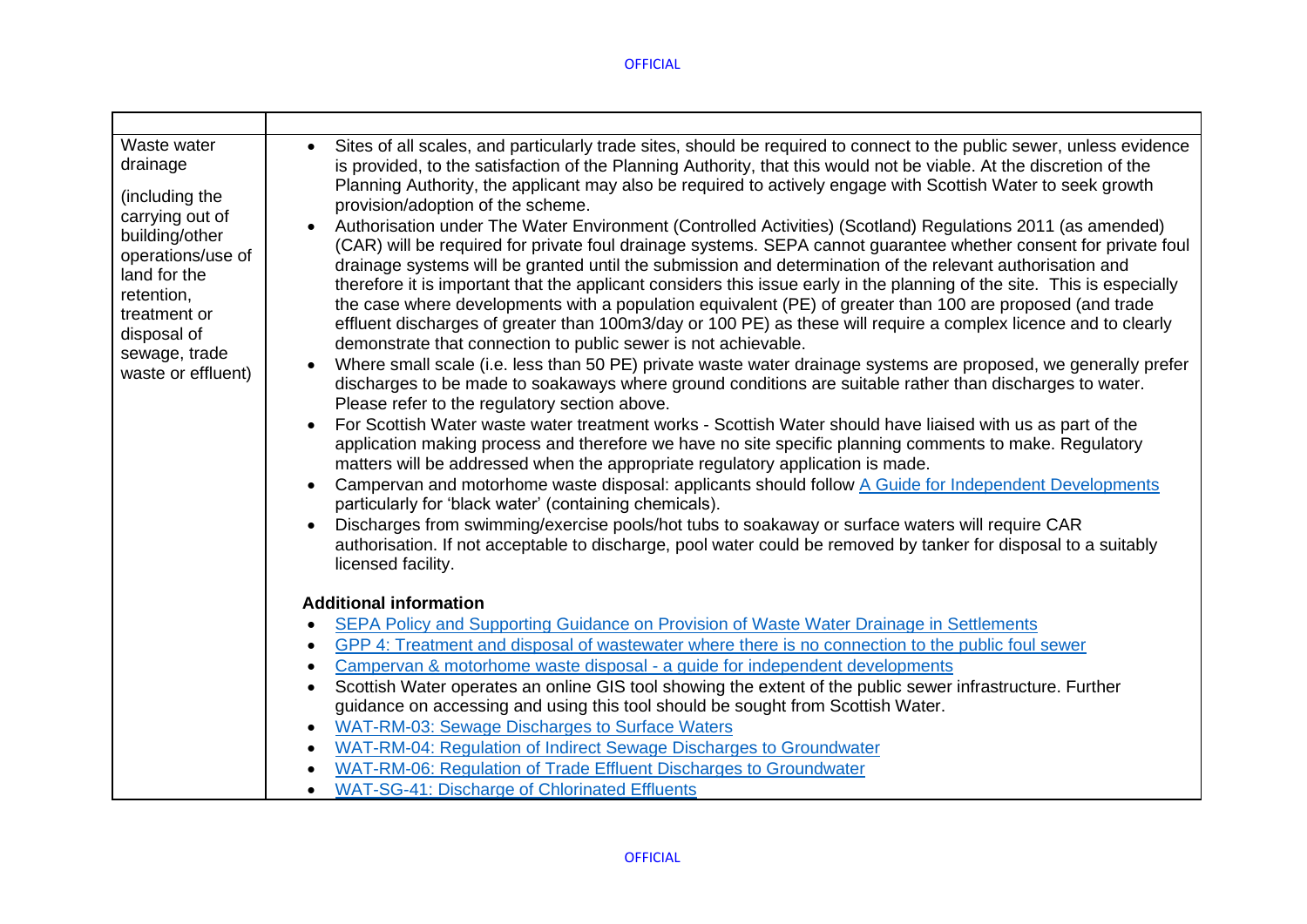| Surface water<br>drainage and<br>Sustainable<br>Drainage<br>Systems (SUDS) | • The Water Environment (Controlled Activities) (Scotland) Regulations 2011 (as amended) (CAR) makes<br>Sustainable Drainage Systems (SUDS) a requirement for new development, with the exception of runoff from a<br>single dwelling and discharges to coastal waters. However, SEPA encourages surface water from all<br>developments to be treated by SUDS in line with Scottish Planning Policy (SPP) (Paragraph 209).<br>Ensure that adequate space to accommodate SUDS is included within the site layout (especially when<br>$\bullet$<br>considering applications for planning permission in principle) in line with SPP.<br>Consult Scottish Water and/or the local authority's roads department where the SUDS proposals would be<br>adopted by them and, where appropriate, consult the local authority's roads department/flood risk management<br>team on the SUDS strategy in terms of water quantity and flooding issues.<br>If Ground Water Dynamics Drainage Systems are proposed, in addition to the above, ensure the applicant has<br>$\bullet$<br>undertaken prior ground investigations in order to demonstrate that local ground conditions, including depth to<br>groundwater, are suitable and that the site setting, including run-off/drainage water quality and proximity of<br>sensitive receptors is appropriate. Consult your contaminated land officer if there are potential legacy land<br>contamination issues.                                                                                                                               |
|----------------------------------------------------------------------------|----------------------------------------------------------------------------------------------------------------------------------------------------------------------------------------------------------------------------------------------------------------------------------------------------------------------------------------------------------------------------------------------------------------------------------------------------------------------------------------------------------------------------------------------------------------------------------------------------------------------------------------------------------------------------------------------------------------------------------------------------------------------------------------------------------------------------------------------------------------------------------------------------------------------------------------------------------------------------------------------------------------------------------------------------------------------------------------------------------------------------------------------------------------------------------------------------------------------------------------------------------------------------------------------------------------------------------------------------------------------------------------------------------------------------------------------------------------------------------------------------------------------------------------------------------------------------------|
|                                                                            | <b>Additional information</b><br>The developer must ensure SUDS accord with the SUDS Manual (C753). The Simple Index Approach (SIA) Tool<br>should be used to ensure the types of SUDS proposed are adequate and that all the key points behind any design<br>are considered: water quality, water quantity, amenity and biodiversity, as explained in the SUDS Manual. SUDS<br>ponds can be incorporated into blue/green networks as focal points along active transport routes. The surface<br>water management proposals must comply with The Controlled Activities Regulations General Binding Rules 10<br>and 11.<br>Improving the performance of linear assets through green infrastructure (C772)<br>For SUDS guidance in relation to agricultural development refer to Rural Sustainable Drainage Systems: A<br>$\bullet$<br>practical design and build guide for Scotland's farmers and landowners<br>For advice on reducing the volume of contaminated water on a steading or agricultural site see Managing water<br>$\bullet$<br>around the steading<br>Direct discharge to groundwater is not usually permitted under CAR. Drainage systems involving infiltration should<br>$\bullet$<br>be designed to prevent direct discharge and to avoid the creation of preferential pathways to groundwater. Design<br>should accord with the CIRIA SUDS Manual C753. This states that "a minimum distance of 1m between the base<br>of the infiltration system and the maximum likely groundwater level should always be adopted" (see Part D<br>Chapter 13 Section 13.2). |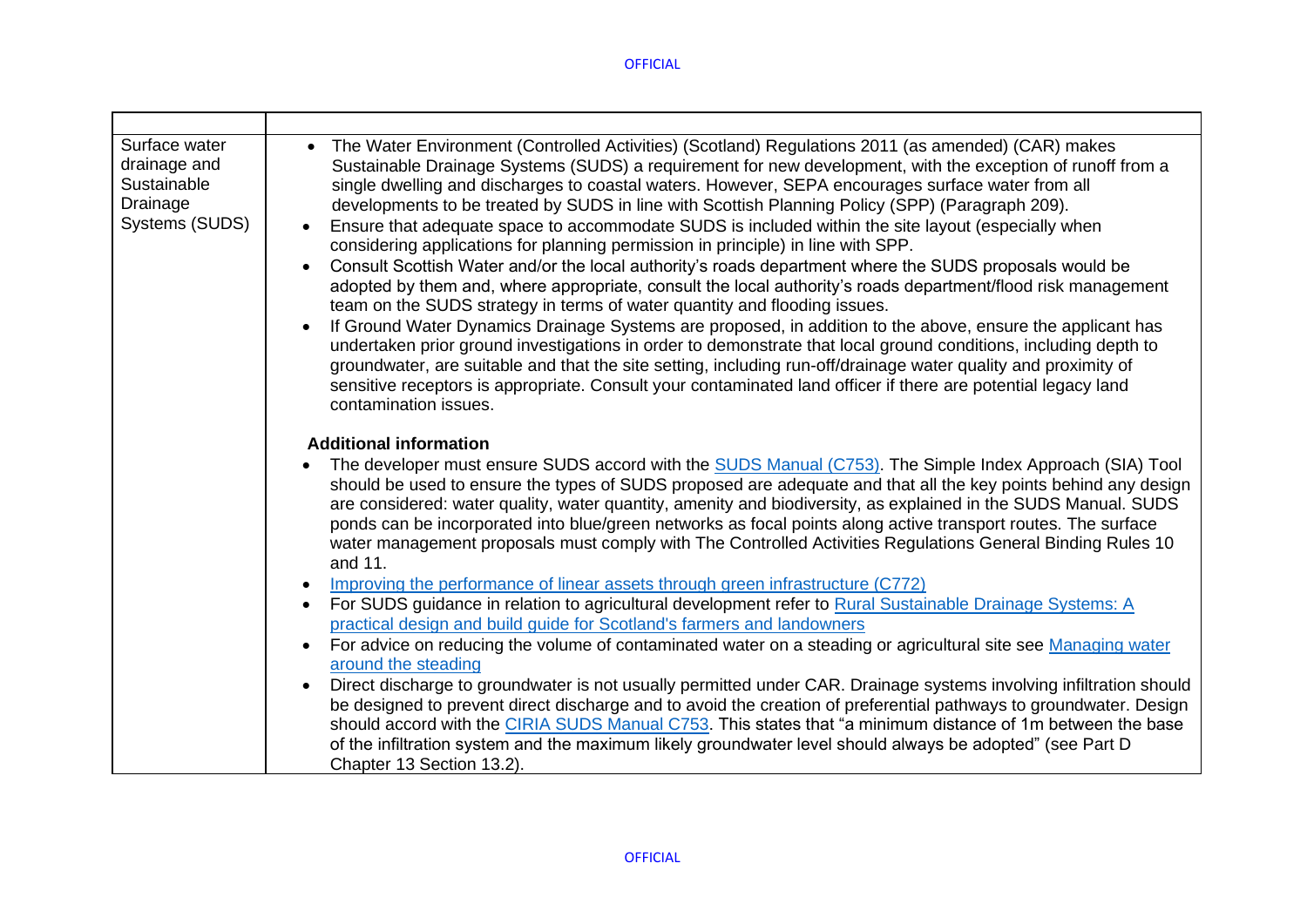|                                                                                                                                                           | For Ground Water Dynamic Drainage Systems, in addition to the above SUDS requirements, prior investigation<br>$\bullet$<br>should be undertaken to confirm ground conditions, including depth to groundwater, are suitable before finalising<br>the design of any drainage system that incorporates infiltration. Ground investigation should be in accordance with<br>BS5930:2015+A1:2020 Code of practice for ground investigations. Investigation of brownfield sites should also<br>align with BS10175:2011+A2:2017 Investigation of potentially contaminated sites – Code of practice. Potential<br>seasonal variation in groundwater levels should be taken into account. It is usually most cost-effective to combine<br>site investigation requirements for drainage design with any site investigation required for geotechnical design<br>and/or land contamination assessment.                                                                                    |
|-----------------------------------------------------------------------------------------------------------------------------------------------------------|------------------------------------------------------------------------------------------------------------------------------------------------------------------------------------------------------------------------------------------------------------------------------------------------------------------------------------------------------------------------------------------------------------------------------------------------------------------------------------------------------------------------------------------------------------------------------------------------------------------------------------------------------------------------------------------------------------------------------------------------------------------------------------------------------------------------------------------------------------------------------------------------------------------------------------------------------------------------------|
| Proposals that<br>include<br>engineering<br>works in the<br>water<br>environment<br>(wetlands, burns,<br>rivers, lochs,<br>groundwater and<br>reservoirs) | Engineering activities in the water environment, such as culverts, bridges, bank modifications and diversions<br>should be avoided wherever possible.<br>Water engineering works, such as culverting, which are solely for land gain should always be avoided.<br>Opportunities for blue/green infrastructure should be maximised wherever possible.<br>$\bullet$<br>Appropriate buffer zones, of minimum 6m from the top of the bank, should be included around any water features.<br>Replacement culverts or bridges where the dimensions are the same are generally acceptable.<br>Where watercourse crossings are unavoidable, bridging solutions or oversized bottomless or arched culverts which<br>do not affect the bed and banks of the watercourse and allow the free passage of migratory fish and other fauna at<br>all times should be required.<br>If the proposal is likely to impact on flood risk, consider whether to consult SEPA as set out in Table 1. |
| (including the<br>carrying out of<br>works or<br>operations in the<br>bed or on the<br>banks of a river or<br>stream)                                     | <b>Additional information</b><br>Authorisation may be required under The Water Environment (Controlled Activities) (Scotland) Regulations 2011<br>$\bullet$<br>(as amended) (CAR) The applicant should be referred to the CAR Practical Guide <sup>2</sup> . Best practice guidance is also<br>available within the water engineering section of our website.<br>Engineering in the water environment good practice guide: river crossings                                                                                                                                                                                                                                                                                                                                                                                                                                                                                                                                   |
| Development in<br>proximity of<br>existing<br>groundwater and<br>surface water                                                                            | Private water supplies (PWS) are the responsibility of owners and users and are regulated by local authorities. All<br>$\bullet$<br>private water supplies must be registered with the local authority environmental health department. As SEPA does<br>not hold these records, the local authority environmental health department should ensure that any PWS are<br>properly identified as part of an application and should make any appropriate comments based on the information<br>which they hold in relation to that supply.                                                                                                                                                                                                                                                                                                                                                                                                                                         |

 $^{2}$  The CAR Practical Guide will be updated in early 2022 and the links within this document updated as soon as possible thereafter.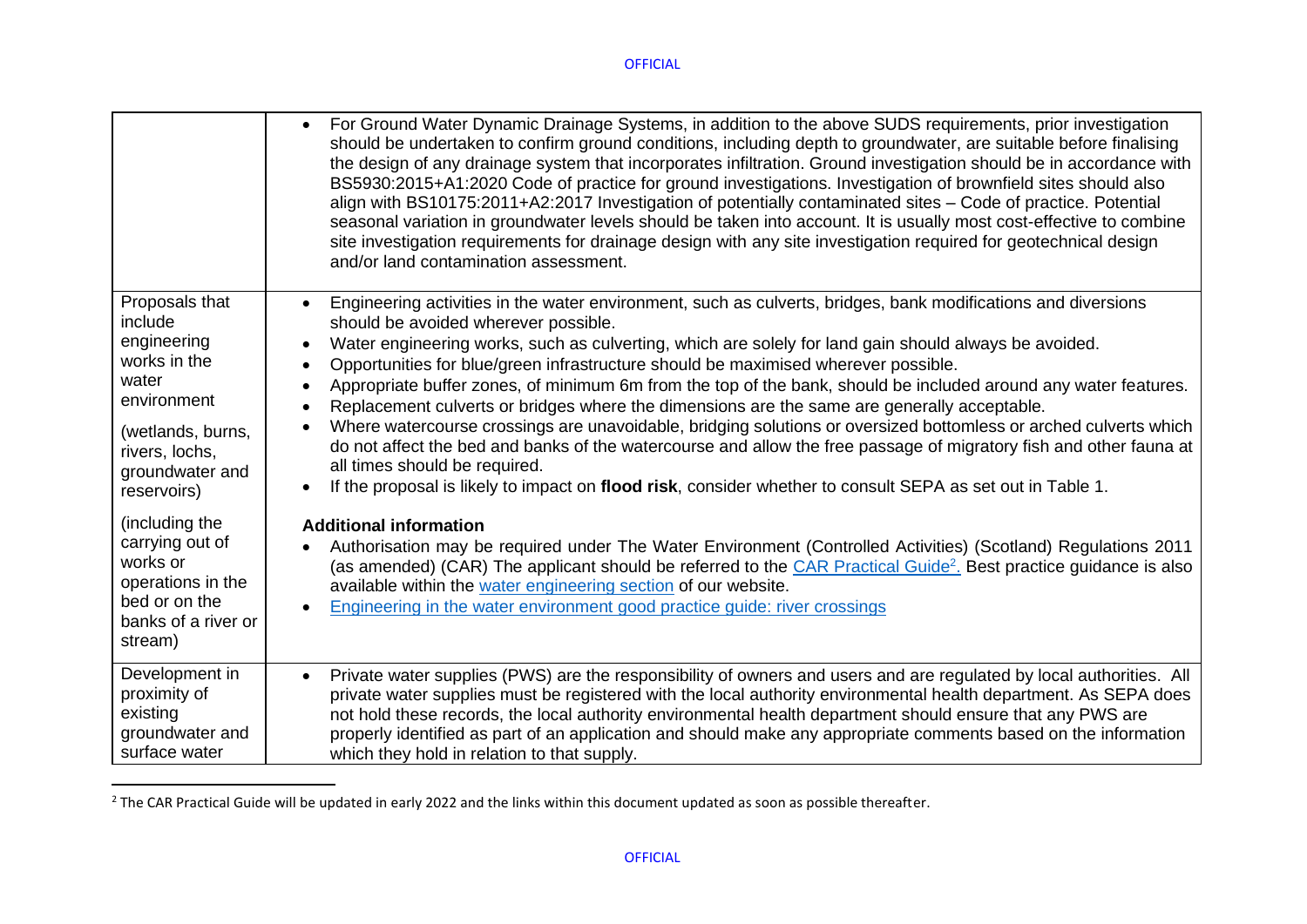| abstractions<br>(which can<br>include private<br>water supplies)        | Roads, excavations and other works associated with developments can disrupt groundwater flow and impact on<br>$\bullet$<br>groundwater abstractions such as private water supplies. If groundwater abstractions are identified then the<br>applicant should seek to ensure that:<br>roads, tracks and trenches are routed at least 100m; and,<br>$\Omega$<br>buildings, excavations and quarries are located at least 250m from the abstraction.<br>$\circ$<br>If these buffers are not achieved, then applicants must demonstrate there will be no impact to the groundwater<br>$\bullet$<br>through a risk assessment.<br><b>Additional information</b><br>lups-gu31-guidance-on-assessing-the-impacts-of-development-proposals-on-groundwater-abstractions-and-<br>groundwater-dependent-terrestrial-ecosystems.pdf (sepa.org.uk) |
|-------------------------------------------------------------------------|--------------------------------------------------------------------------------------------------------------------------------------------------------------------------------------------------------------------------------------------------------------------------------------------------------------------------------------------------------------------------------------------------------------------------------------------------------------------------------------------------------------------------------------------------------------------------------------------------------------------------------------------------------------------------------------------------------------------------------------------------------------------------------------------------------------------------------------|
| Groundwater and                                                         | Groundwater                                                                                                                                                                                                                                                                                                                                                                                                                                                                                                                                                                                                                                                                                                                                                                                                                          |
| Groundwater<br>Dependant<br><b>Terrestrial</b><br>Ecosystems<br>(GWDTE) | Where development includes engineering activities which take place on or below the ground, such as mining,<br>$\bullet$<br>quarrying, building activities and road construction, the applicant should demonstrate how the development has<br>been designed to avoid adverse impact on both the quality and quantity of groundwater (and dependent wetlands<br>and surface water features).<br>Cemeteries: Applicants should follow SEPA's advice on assessing the impacts of cemetery developments on<br>$\bullet$<br>groundwater. If a Stage 3 Detailed Quantitative Risk Assessment is required then SEPA should be consulted on<br>this once provided, as set out in Table 1.                                                                                                                                                     |
|                                                                         | <b>Groundwater Dependant Terrestrial Ecosystems</b>                                                                                                                                                                                                                                                                                                                                                                                                                                                                                                                                                                                                                                                                                                                                                                                  |
|                                                                         | For small scale local developments, boggy and wetland areas should be protected and enhanced where possible.<br>$\bullet$<br>For larger developments where wetlands are a possibility, a Phase 1 habitat survey should be carried out for the<br>whole site and the guidance A Functional Wetland Typology for Scotland, may be used to help identify all wetland<br>areas. National Vegetation Classification should be completed for any wetlands identified. Results of these<br>findings should be submitted, including a map with all the proposed infrastructure overlain on the vegetation maps<br>to clearly show which areas will be impacted and which avoided.                                                                                                                                                            |
|                                                                         | If there are wetland ecosystems present, the planning submission should demonstrate how the layout and design<br>$\bullet$<br>of the proposal, including temporary construction works, avoids impact on such areas.                                                                                                                                                                                                                                                                                                                                                                                                                                                                                                                                                                                                                  |
|                                                                         | Where the applicant demonstrates that avoidance is impossible, ensure that the water supply to the surrounding<br>wetland habitats is protected. Structures such as roads and tracks should ensure water can drain underneath<br>them and clay plugs should be used to avoid linear features, such as cable routes, becoming preferential flow<br>channels which could divert water supply away from existing wetlands so that the habitats do not dry out.                                                                                                                                                                                                                                                                                                                                                                          |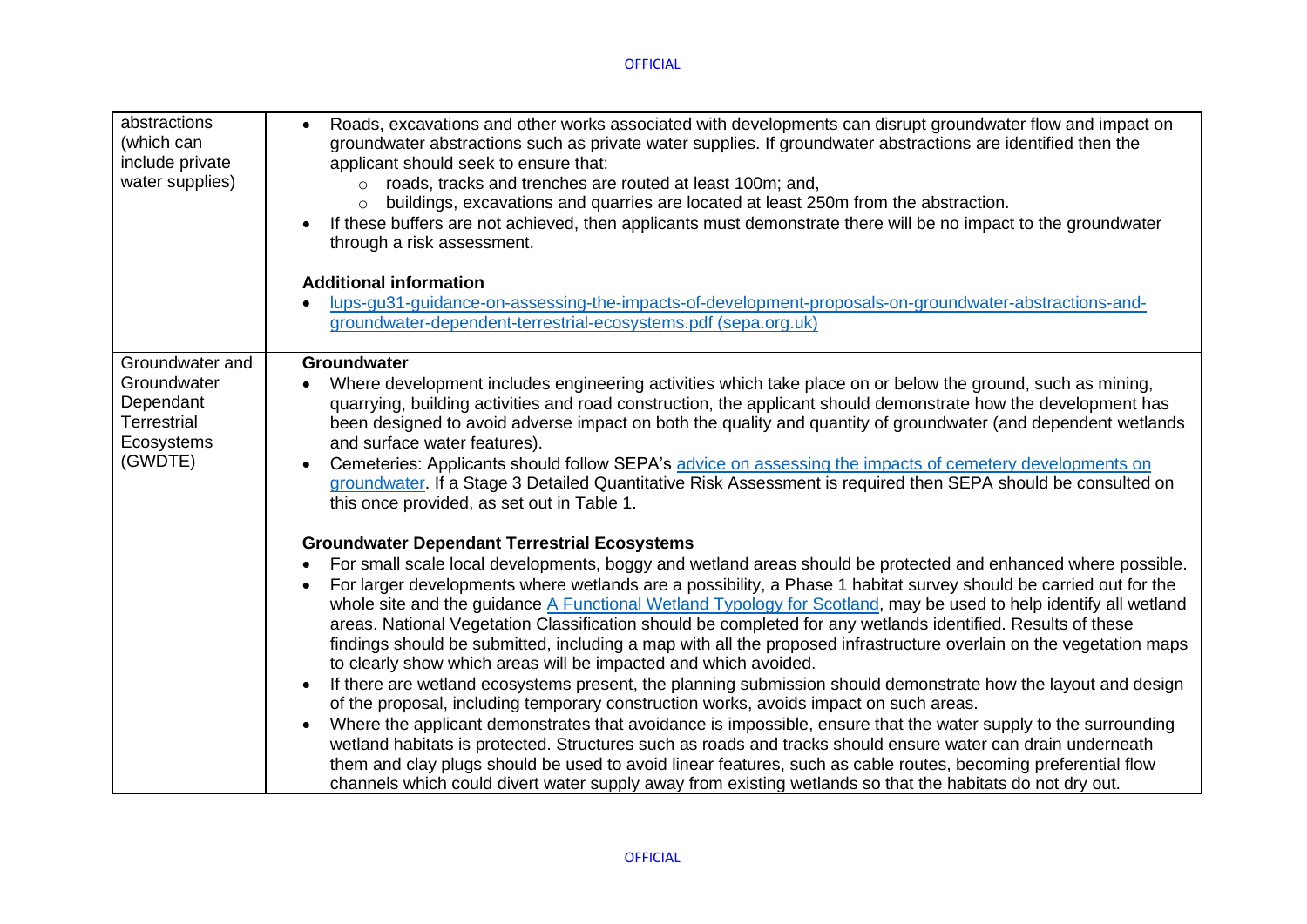h

 $\Gamma$ 

┯

|                                                                                                                                                              | <b>Additional information</b><br>Wetlands can moderate floods and droughts, improve drinking water quality, store carbon, provide habitats for<br>wildlife and be a life-enhancing, tranquil place where the local community can find respite through connecting with<br>nature.<br>Groundwater can be adversely affected by a range of activities and there is specific legislation and guidance<br>covering each activity: Abstraction; Agriculture; Cemeteries; Chemical storage; Land contamination; Discharges;<br><b>Ground engineering works; Waste; Energy</b><br>lups-gu31-guidance-on-assessing-the-impacts-of-development-proposals-on-groundwater-abstractions-and-<br>groundwater-dependent-terrestrial-ecosystems.pdf (sepa.org.uk)                                                                                                                                                                                                                                                                                                                                                                                                      |
|--------------------------------------------------------------------------------------------------------------------------------------------------------------|--------------------------------------------------------------------------------------------------------------------------------------------------------------------------------------------------------------------------------------------------------------------------------------------------------------------------------------------------------------------------------------------------------------------------------------------------------------------------------------------------------------------------------------------------------------------------------------------------------------------------------------------------------------------------------------------------------------------------------------------------------------------------------------------------------------------------------------------------------------------------------------------------------------------------------------------------------------------------------------------------------------------------------------------------------------------------------------------------------------------------------------------------------|
| Construction<br>$activities -$<br>pollution<br>prevention                                                                                                    | The applicant should identify any sensitive receptors (in relation to groundwater and surface waters) and, if such<br>sensitive receptors are present, provide a schedule of mitigation. This should be supported by annotated site-<br>specific maps/plans which include reference to best practice pollution prevention and construction techniques and<br>regulatory requirements. If appropriate, request applicants set out the daily responsibilities of an Environmental<br>Clerk Of Works and how site inspections will be recorded and acted upon.<br><b>Additional information</b><br>Discharge of water run-off from a construction site to the water environment is authorised by SEPA either by CAR<br>general binding rules, or by licence. The type of authorisation required depends on the scale of the construction<br>site itself. Further information on the levels of authorisations can be found in the CAR Practical Guide <sup>3</sup> .<br>General environmental and regulatory guidance and best practice advice in relation to pollution prevention can<br>also be found in our series of Guidance for Pollution Prevention |
| The use of land<br>for the deposit of<br>any kind of refuse<br>or waste,<br>including slurry or<br>sludge (including<br>structures for<br>silage and slurry) | Proposals which involve the treatment, storage or disposal of waste may require a waste management licence<br>$\bullet$<br>under The Waste Management Licensing (Scotland) Regulations 2011 or The Pollution Prevention and Control<br>(Scotland) Regulations 2012.<br>Agricultural developments involving the storage and handling of slurry, silage and anaerobic digestate must be<br>designed and operated in accordance with The Water Environment (Controlled Activities) (Scotland) Regulations<br>2011 (CAR)). Refer to the regulatory section above. SEPA will address all matters relating to regulation when the<br>appropriate regulatory application is made.                                                                                                                                                                                                                                                                                                                                                                                                                                                                             |

<sup>&</sup>lt;sup>3</sup> The CAR Practical Guide will be updated in early 2022 and the links within this document updated as soon as possible thereafter.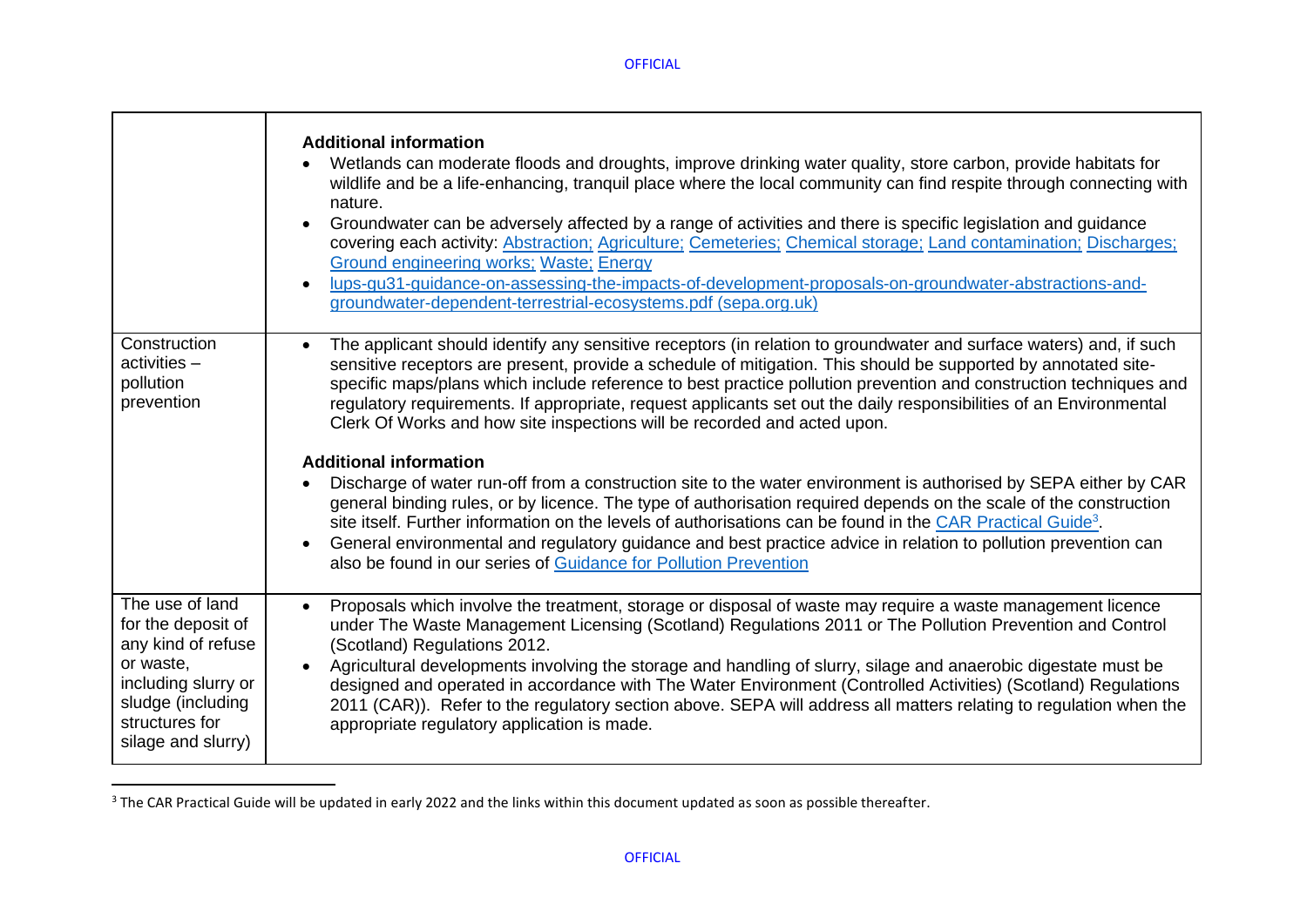|                        | <b>Additional information</b>                                                                                                                                                                                                                                                                                                                                                                                                                                                                                                                                                                                                                                                                                                                                                                                                                                                                                                                                                                                                                                                                                                                                                                                                                                                                                                                                                                                                                                                                                                                                                                                                                                                                                                                                                                                                  |
|------------------------|--------------------------------------------------------------------------------------------------------------------------------------------------------------------------------------------------------------------------------------------------------------------------------------------------------------------------------------------------------------------------------------------------------------------------------------------------------------------------------------------------------------------------------------------------------------------------------------------------------------------------------------------------------------------------------------------------------------------------------------------------------------------------------------------------------------------------------------------------------------------------------------------------------------------------------------------------------------------------------------------------------------------------------------------------------------------------------------------------------------------------------------------------------------------------------------------------------------------------------------------------------------------------------------------------------------------------------------------------------------------------------------------------------------------------------------------------------------------------------------------------------------------------------------------------------------------------------------------------------------------------------------------------------------------------------------------------------------------------------------------------------------------------------------------------------------------------------|
|                        | As of 1st January 2022, the Control of Pollution (Silage, Slurry and Agricultural Fuel Oil) (Scotland) Regulations<br>2003 (as amended) has been consolidated into CAR General Binding Rules.                                                                                                                                                                                                                                                                                                                                                                                                                                                                                                                                                                                                                                                                                                                                                                                                                                                                                                                                                                                                                                                                                                                                                                                                                                                                                                                                                                                                                                                                                                                                                                                                                                  |
|                        | New general binding rules on silage and slurry - what's changed?                                                                                                                                                                                                                                                                                                                                                                                                                                                                                                                                                                                                                                                                                                                                                                                                                                                                                                                                                                                                                                                                                                                                                                                                                                                                                                                                                                                                                                                                                                                                                                                                                                                                                                                                                               |
| Development on<br>peat | Ensure that developments are designed to avoid impacts on all peat as much as possible (SPP, paragraph 205).<br>$\bullet$<br>The planning submission should demonstrate how the layout and design of the proposal, including of temporary<br>construction works, avoids impact on such areas.<br>Where avoidance is impossible, ask the applicant to identify measures to minimise peat disturbance. These can<br>include measures such as floating tracks, floating temporary infrastructure, using bog mats, or piling foundations.<br>Ensure that any peat disturbed by the development is protected from drying out and, if any is extracted, ensure<br>$\bullet$<br>that it is used in a manner that enables re-vegetation, protects it from drying out and is environmentally<br>sustainable – for instance, ensure it is not used in the construction of bunds or spread on undisturbed peat.<br>Seek to compensate for carbon loss from disturbed peat by measures such as peatland restoration (on or off-site).<br>It may not always be possible to use all excavated peat on site for genuine uses and in such cases the material<br>will be considered as waste and waste legislation requirements would apply.<br><b>Additional information</b><br>SEPA's waste position statement for developments on peat<br>$\bullet$<br>SEPA's development on peatland guidance - waste<br>$\bullet$<br>Peat survey guidance<br>$\bullet$<br>Floating roads on peat<br>$\bullet$<br>Guidance on the assessment of peat volumes, reuse of excavated peat and minimisation of waste<br>$\bullet$<br>(This document, which dates from 2012, has not been reviewed or updated since. It does not reflect current<br>legislation, good practice or controls. It continues to be used to provide some relevant advice, and has been |
|                        | retained for reference purposes)                                                                                                                                                                                                                                                                                                                                                                                                                                                                                                                                                                                                                                                                                                                                                                                                                                                                                                                                                                                                                                                                                                                                                                                                                                                                                                                                                                                                                                                                                                                                                                                                                                                                                                                                                                                               |
| Air quality            | Advice on air quality should be sought from your environmental health colleagues because they are the lead<br>$\bullet$<br>authority on these matters. If your environmental health colleagues require advice on issues relating to local air<br>quality, particularly when development is located within or adjacent to an Air Quality Management Area (AQMA),<br>and it is not a type of development SEPA provides site specific advice on, then they should contact our air quality<br>specialists directly at airquality@sepa.org.uk.<br>For Medium Combustion Plants (devices, such as boilers, in which fuels are burned to make use of the heat<br>generated and with a net rated thermal input of 1MW - 50MW): Ensure that a stack height is agreed that ensures                                                                                                                                                                                                                                                                                                                                                                                                                                                                                                                                                                                                                                                                                                                                                                                                                                                                                                                                                                                                                                                       |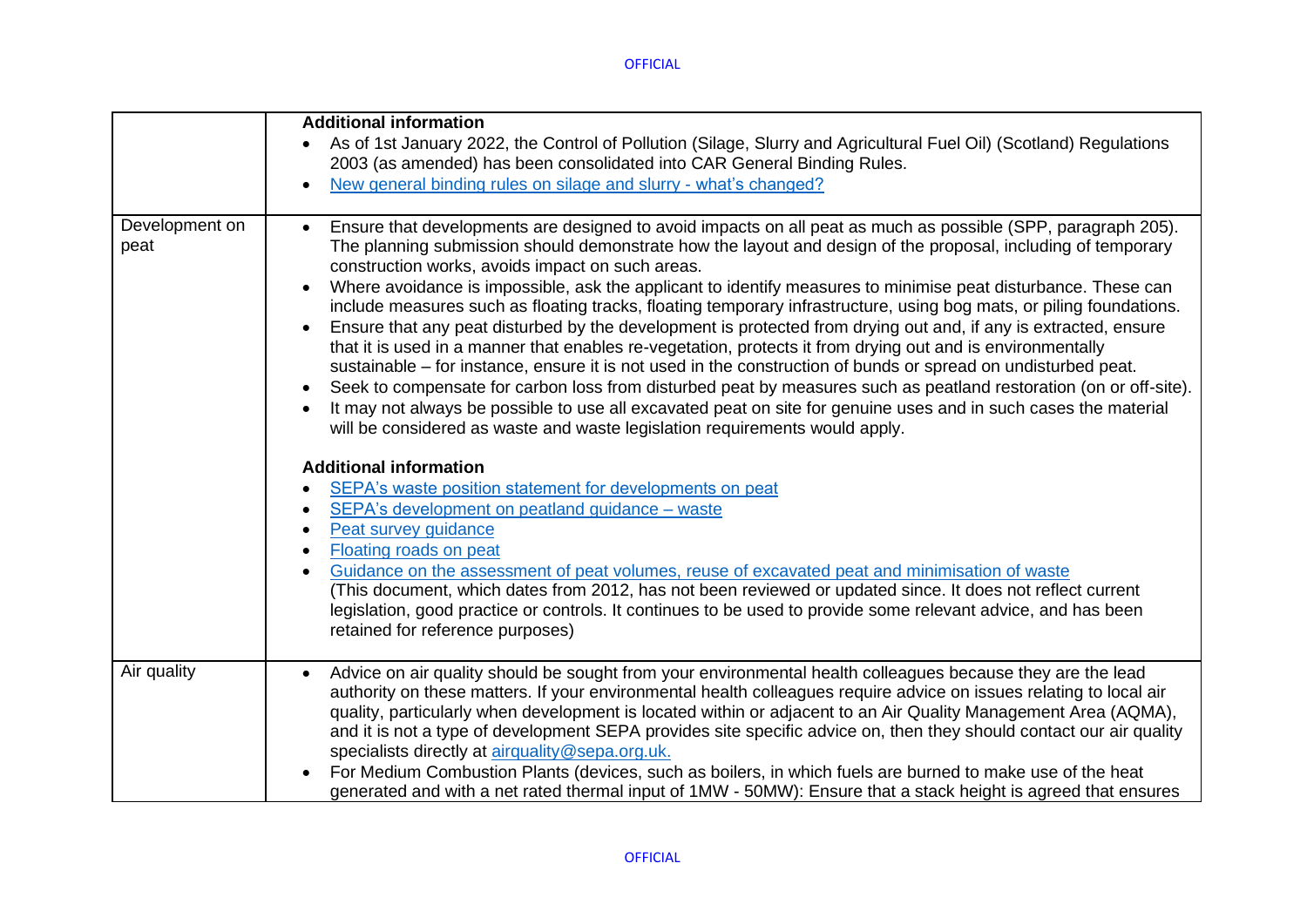|        | statutory air quality objectives are met. We recommend consultation with environmental health colleagues to<br>determine whether an Air Quality Impact Assessment (AQIA) is required for this purpose. If your environmental<br>health colleagues require advice on air quality matters relating to Medium Combustion Plant, SEPA's air quality<br>specialist can be consulted directly at airquality@sepa.org.uk.<br><b>Additional information</b><br>Medium Combustion Plant (1MW - 50MW net rated thermal input) must be registered with or have a permit from<br>SEPA before they can operate. However, Best Available Techniques (BAT) assessment and stack height<br>assessment have been disapplied under the Medium Combustion Plant Directive (MCPD) amendment to the PPC<br>Regulations. Also, within the Medium Combustion Plant regulations, some plants may be exempt from emission<br>limit values. Therefore these matters require to be addressed at the planning application stage, through<br>consultation with environmental health colleagues, allowing a stack height to be agreed which ensures statutory<br>air quality objectives are met, impact on nearby sensitive receptors is minimised and local air quality is protected<br>to limit impacts for local communities.<br>Air quality   Scottish Environment Protection Agency (SEPA)<br>$\bullet$ |
|--------|--------------------------------------------------------------------------------------------------------------------------------------------------------------------------------------------------------------------------------------------------------------------------------------------------------------------------------------------------------------------------------------------------------------------------------------------------------------------------------------------------------------------------------------------------------------------------------------------------------------------------------------------------------------------------------------------------------------------------------------------------------------------------------------------------------------------------------------------------------------------------------------------------------------------------------------------------------------------------------------------------------------------------------------------------------------------------------------------------------------------------------------------------------------------------------------------------------------------------------------------------------------------------------------------------------------------------------------------------------------------------------|
|        | Medium combustion plant   Scottish Environment Protection Agency (SEPA)<br>$\bullet$                                                                                                                                                                                                                                                                                                                                                                                                                                                                                                                                                                                                                                                                                                                                                                                                                                                                                                                                                                                                                                                                                                                                                                                                                                                                                           |
|        | Local air quality management: policy quidance<br>$\bullet$                                                                                                                                                                                                                                                                                                                                                                                                                                                                                                                                                                                                                                                                                                                                                                                                                                                                                                                                                                                                                                                                                                                                                                                                                                                                                                                     |
|        | <b>Guidance - Air Quality in Scotland</b><br>$\bullet$                                                                                                                                                                                                                                                                                                                                                                                                                                                                                                                                                                                                                                                                                                                                                                                                                                                                                                                                                                                                                                                                                                                                                                                                                                                                                                                         |
|        | Cleaner Air for Scotland 2 - Towards a Better Place for Everyone<br>$\bullet$                                                                                                                                                                                                                                                                                                                                                                                                                                                                                                                                                                                                                                                                                                                                                                                                                                                                                                                                                                                                                                                                                                                                                                                                                                                                                                  |
| Energy | Ensure developments maximise energy efficiency opportunities and encourage the reuse of electrical and heat<br>$\bullet$<br>energy on site where possible. This can be achieved through site layout and design, building fabric and orientation<br>and access and connectivity.<br>Where relevant, surplus heat, biogas or electricity should be recovered through energy storage systems on site or<br>$\bullet$<br>made available to a third party where this is achievable.<br>Information should be included to identify the source of energy – electricity and heat - for the proposal. Ensure<br>$\bullet$                                                                                                                                                                                                                                                                                                                                                                                                                                                                                                                                                                                                                                                                                                                                                               |
|        | developments utilise environmentally sensitive renewable energy and other low carbon technologies, where<br>appropriately scaled, located, and mitigated.                                                                                                                                                                                                                                                                                                                                                                                                                                                                                                                                                                                                                                                                                                                                                                                                                                                                                                                                                                                                                                                                                                                                                                                                                      |
|        | Ensure that developments adjacent to existing or planned heat networks/district heating networks enable<br>$\bullet$<br>connection to a heat network or heat producer unless it can be demonstrated to the satisfaction of the Planning<br>Authority that this would not be viable. In such cases an Energy Statement informed by a Feasibility Study should<br>be provided for assessment by your authority demonstrating how the proposal will meet the requirements for<br>providing district heating onsite.                                                                                                                                                                                                                                                                                                                                                                                                                                                                                                                                                                                                                                                                                                                                                                                                                                                               |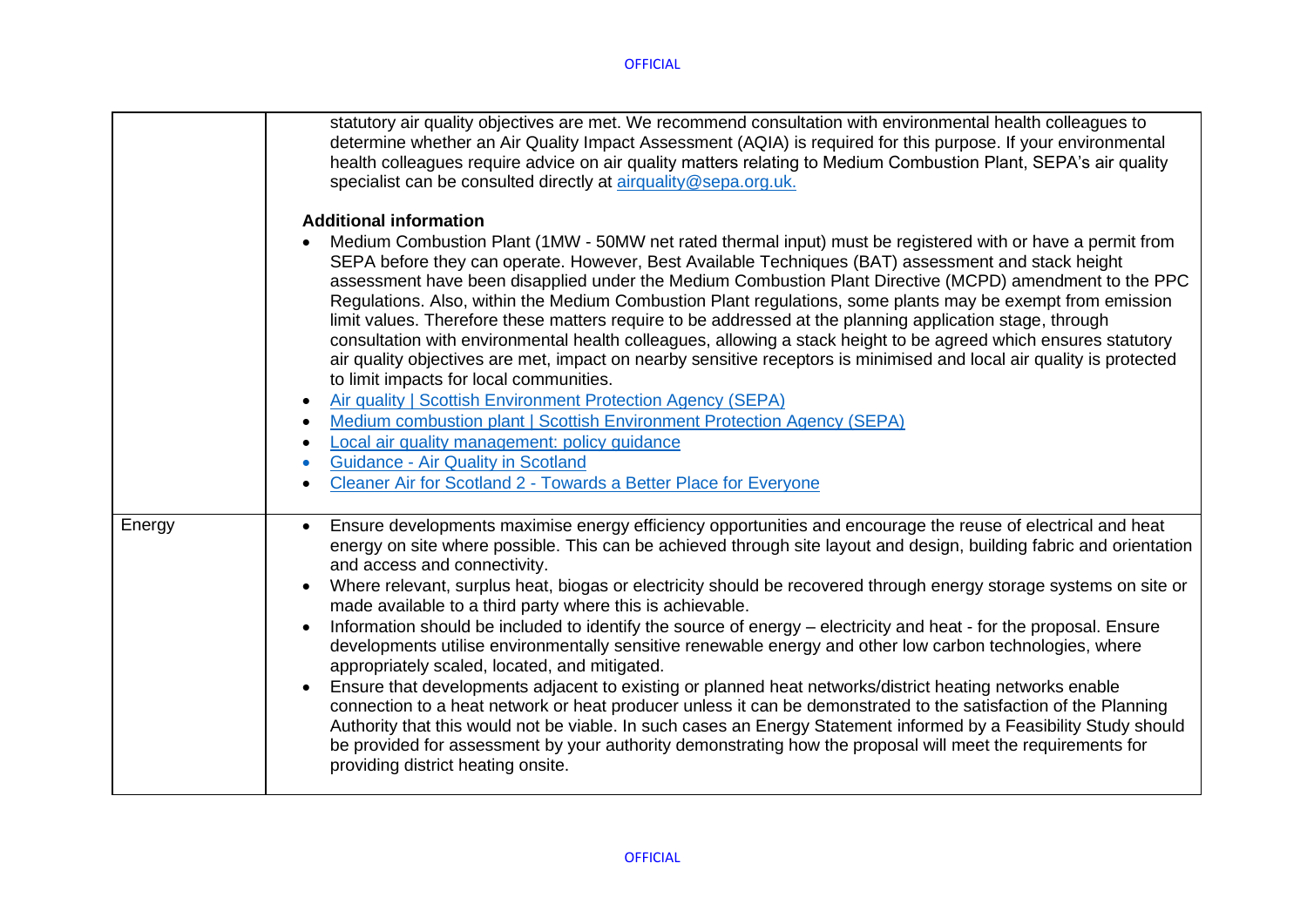|                                                                                                                  | <b>Additional information</b><br>Proposals should be consistent with the principles of the energy cycle as identified within SEPA's Energy<br>Framework, in line with attaining the emission reductions targets set out in the Climate Change Plan update<br>(CCPu) as informed by the Climate Change (Emissions Reductions Target) (Scotland) Act 2019.<br>Energy statements should be prepared in line with the Scottish Government's Heat Demands: Planning Advice<br>and assess the technical feasibility and financial viability of heat network/district heating for this site, identifying<br>any available existing or proposed sources of heat (within or outwith the site) and other factors such as where<br>land will be safeguarded for future district heating infrastructure.<br><b>Energy Efficient Scotland</b> |
|------------------------------------------------------------------------------------------------------------------|----------------------------------------------------------------------------------------------------------------------------------------------------------------------------------------------------------------------------------------------------------------------------------------------------------------------------------------------------------------------------------------------------------------------------------------------------------------------------------------------------------------------------------------------------------------------------------------------------------------------------------------------------------------------------------------------------------------------------------------------------------------------------------------------------------------------------------|
| Proposed new<br>developments in<br>proximity to<br><b>SEPA</b> regulated<br>sites (noise,<br>odour, air quality) | Consult your environmental health team for advice on potential negative impacts resulting from the interaction of<br>the proposal and the regulated site and the need for any amendments to the new development to take into<br>consideration, minimise, or avoid any potential negative impacts. If required, they may contact SEPA for further<br>advice relating to proposed development adjacent to sites licensed under the Pollution Prevention and Control<br>(Scotland) Regulations 2012 (PPC) at wasteandindustry@sepa.org.uk.<br>Consider consulting the operator of such licensed sites even if outwith neighbour consultation distances.                                                                                                                                                                             |
|                                                                                                                  | <b>Additional information</b><br>We regulate operations on licensed sites via PPC permit/Waste Management licence. However, due to the nature<br>of some licensed activity, even with the use of best industrial practice, mitigation and odour abatement<br>techniques, it is possible there may be residual impacts outwith the site boundary. Such impacts may not<br>necessarily represent non-compliance with the site licence conditions and therefore cannot be controlled by us.                                                                                                                                                                                                                                                                                                                                         |
| Mining operations                                                                                                | SEPA recommends that applications for mining operations are supported by a site management plan which<br>$\bullet$<br>provides information on how the water environment will be protected.<br>Stabilisation of mine workings with Pulverised Fuel Ash (PFA) grouts<br>An appropriate risk assessment for the proposed stabilisation of mine workings with PFA grout should be<br>undertaken. If the preliminary and simple risk assessments identify that the site is higher risk and conceptually<br>complex, then a complex risk assessment is required. At this stage the developer should highlight this to SEPA.<br>Consultation with The Coal Authority is recommended.                                                                                                                                                    |
|                                                                                                                  | <b>Additional information</b>                                                                                                                                                                                                                                                                                                                                                                                                                                                                                                                                                                                                                                                                                                                                                                                                    |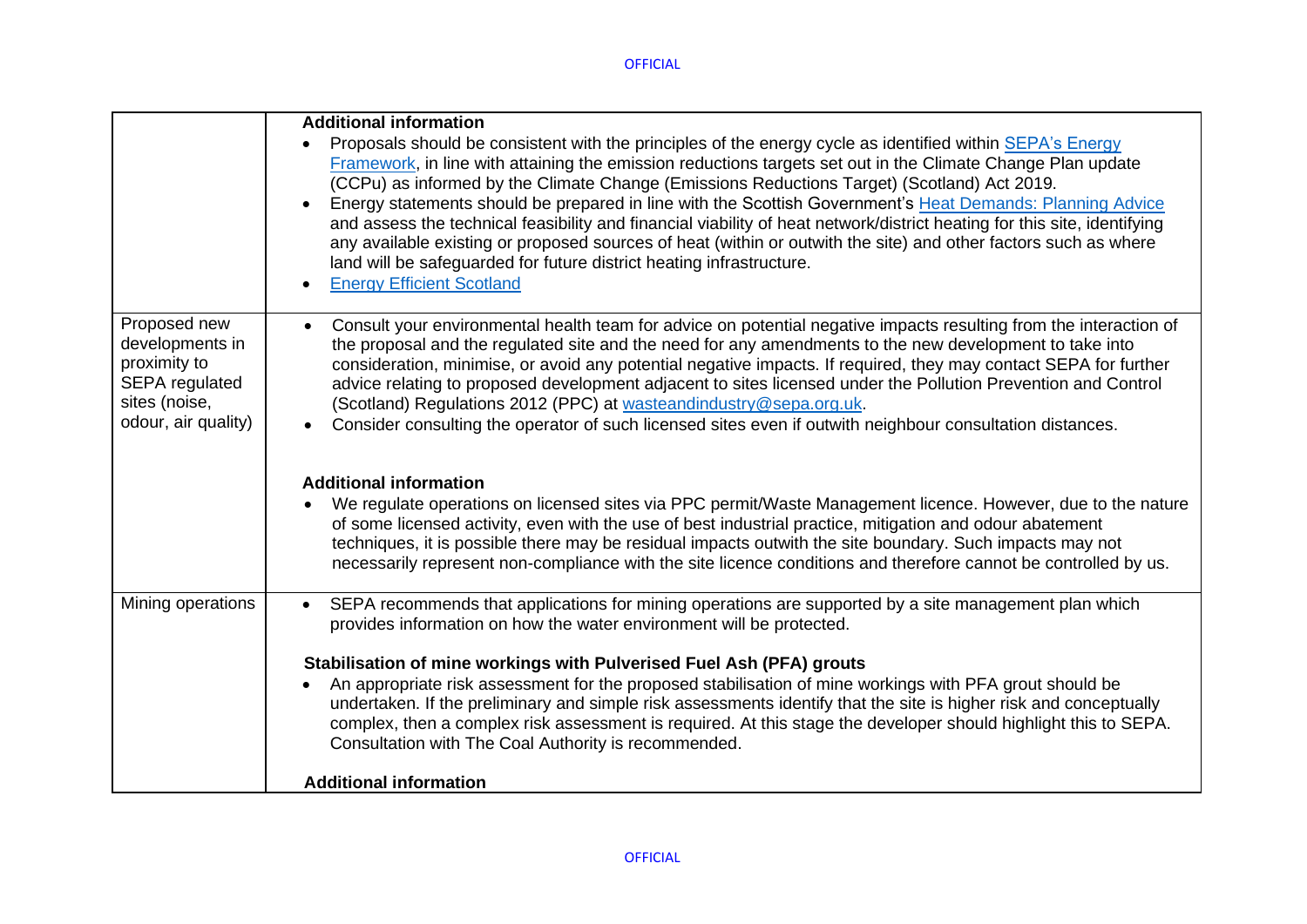|                                                                                                                                                                                                   | The pouring of grout below the water table is a controlled activity under General Binding Rule (GBR) 16 of the<br>$\bullet$<br>Water Environment (Controlled Activities) (Scotland) Regulations 2011 (CAR)). GBR 16 includes a requirement<br>that no material coming into contact with groundwater shall cause pollution of the water environment.<br>The assessment should be undertaken in line with the guidance document: Stabilising mine workings with PFA<br>grouts. Environmental code of practice. 2nd Edition, BRE Report 509 to assess whether the use of PFA grout will<br>meet the requirements of GBR 16 and should primarily serve the developer to ensure no pollution occurs as a<br>result of the activity.<br>Further details relating to CAR requirements can be found on SEPA's website<br>www.sepa.org.uk/water/water_regulation/regimes.aspx<br><b>Standing Advice for Planning Authorities on Extractive Waste</b> |
|---------------------------------------------------------------------------------------------------------------------------------------------------------------------------------------------------|---------------------------------------------------------------------------------------------------------------------------------------------------------------------------------------------------------------------------------------------------------------------------------------------------------------------------------------------------------------------------------------------------------------------------------------------------------------------------------------------------------------------------------------------------------------------------------------------------------------------------------------------------------------------------------------------------------------------------------------------------------------------------------------------------------------------------------------------------------------------------------------------------------------------------------------------|
| Construction<br>activities - site<br>waste<br>management                                                                                                                                          | The applicant should demonstrate that they will apply the waste hierarchy to waste produced during construction<br>$\bullet$<br>and operation of their development and that there will be no discarding of materials that are likely to be classified<br>as waste. Any such proposals would be unacceptable under waste management licensing. Such waste may<br>include soils, welfare facility waste, surplus construction materials.<br><b>Additional information</b><br>Waste disposal should accord with legislation and best practice. Developers have responsibilities under the Duty<br>of Care for waste. Waste removed from a site must be deposited at a suitably licensed site under the Waste<br>Management Licensing (Scotland) Regulations 2011.                                                                                                                                                                              |
| Oil storage<br>(including the<br>carrying out of<br>building or other<br>operations or use<br>of land for the<br>purposes of<br>providing or<br>storing mineral<br>oils and their<br>derivatives) | Ensure that proposals for oil storage facilities are located and designed in accordance with the Building Standards<br><b>Technical Handbooks.</b><br>Oil storage may be regulated under the Water Environment (Controlled Activities) (Scotland) Regulations 2011 (as<br>amended). Refer to the regulatory section above. SEPA will address all matters relating to regulation when the<br>appropriate regulatory application is made.<br><b>Additional information</b><br>Oil storage in Scotland   Scottish Environment Protection Agency (SEPA)                                                                                                                                                                                                                                                                                                                                                                                         |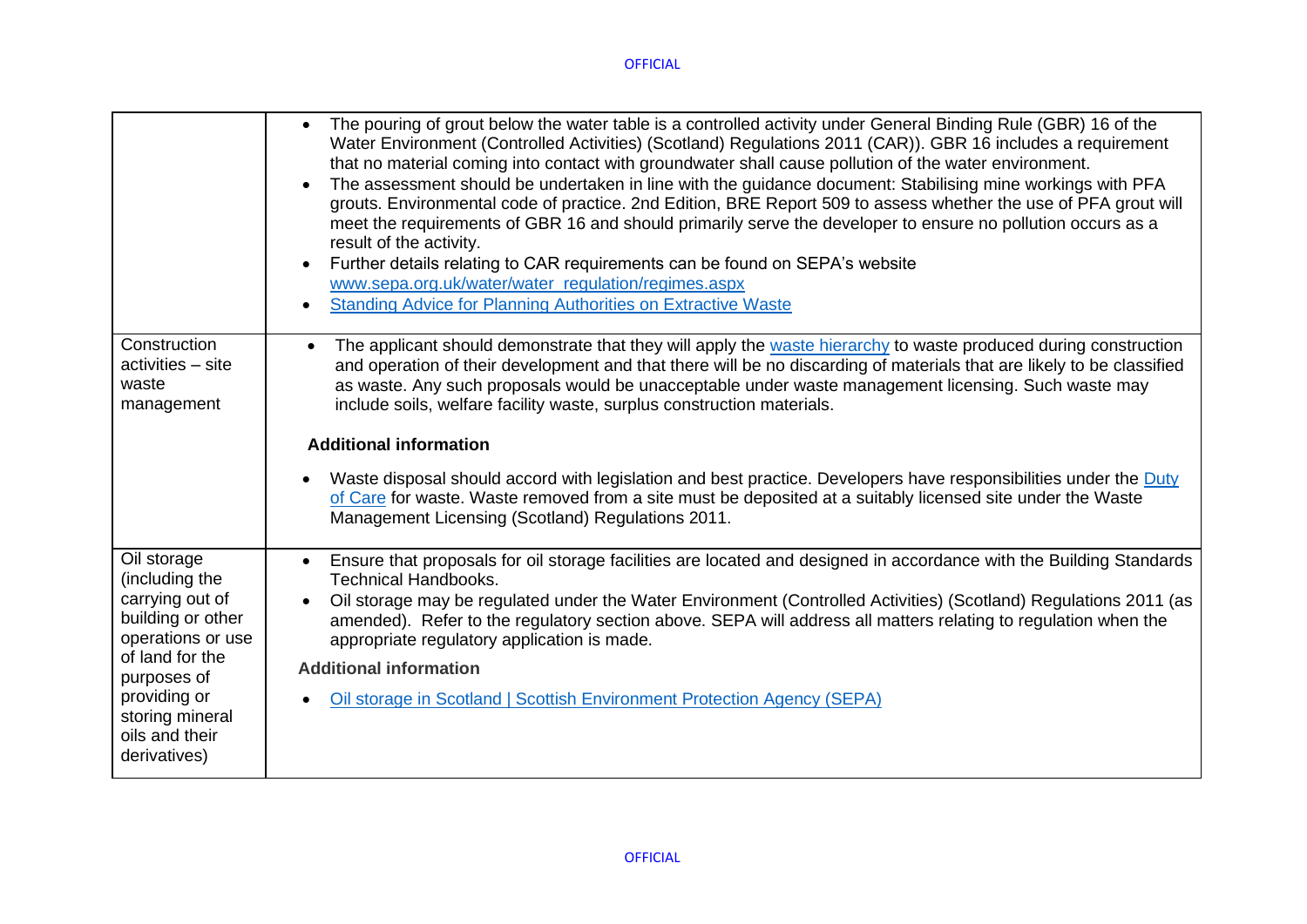| Forest removal<br>and forest waste | Development should minimise the extent of tree felling and proposals for reuse of forest material should be in line<br>$\bullet$<br>with our guidance: Use of Trees Cleared to Facilitate Development on Afforested Land- (sepa.org.uk)                                                                                                                                                                                                                                                                                                                                                                                                                                                                                                                                  |
|------------------------------------|--------------------------------------------------------------------------------------------------------------------------------------------------------------------------------------------------------------------------------------------------------------------------------------------------------------------------------------------------------------------------------------------------------------------------------------------------------------------------------------------------------------------------------------------------------------------------------------------------------------------------------------------------------------------------------------------------------------------------------------------------------------------------|
| Contaminated<br>land               | Advice on land contamination issues should be sought from your contaminated land colleagues because they are<br>$\bullet$<br>the lead authority on these matters. If your contaminated land colleagues require advice on issues relating to the<br>water environment, then they should contact our contaminated land specialists directly at<br>contaminated.land@sepa.org.uk                                                                                                                                                                                                                                                                                                                                                                                            |
| Aquaculture                        | New or repositioning of feed barges                                                                                                                                                                                                                                                                                                                                                                                                                                                                                                                                                                                                                                                                                                                                      |
|                                    | The applicant needs to ensure that the feed barge position will not impede seabed monitoring as a condition of<br>$\bullet$<br>their Water Environment (Controlled Activities) (Scotland) Regulations 2011 (as amended) (CAR) licence.                                                                                                                                                                                                                                                                                                                                                                                                                                                                                                                                   |
|                                    | <b>Shellfish applications</b>                                                                                                                                                                                                                                                                                                                                                                                                                                                                                                                                                                                                                                                                                                                                            |
|                                    | The applicant should identify if a proposed shellfish farm is located within a designated shellfish water protected<br>$\bullet$<br>area, and it would be in their interest to liaise with the Food Standards Agency (Scotland) to determine if the area<br>has complied with the guideline standards for faecal coliforms in biota.                                                                                                                                                                                                                                                                                                                                                                                                                                     |
|                                    | Outwith such areas, we recommend identification of Scottish Water assets, trade discharges or other private<br>$\bullet$<br>treatment works in the area as the potential input of coliforms into the water body from treatment works could<br>affect the classification of shellfish grown. Regardless of location, land run-off, including that from grazing<br>livestock, can affect water quality and shellfish classification. We consider marketability due to water quality issues<br>to be a commercial risk to the applicant. The above issues should be considered when assessing the commercial<br>viability of the shellfish farm. The Planning Authority may also wish to consider if there are other active shellfish or<br>fin fish farms in the vicinity. |

## **3. Enhanced collaboration**

At the core of our new way of working is a much greater focus on providing opportunity for frequent and enhanced collaboration to help facilitate development that addresses the climate and nature emergency in ways that maximise benefits for people and place.

By working more collaboratively and providing regular opportunities for you to discuss casework with us, we wish to:

• Particularly help you with cases where SEPA can add most value;